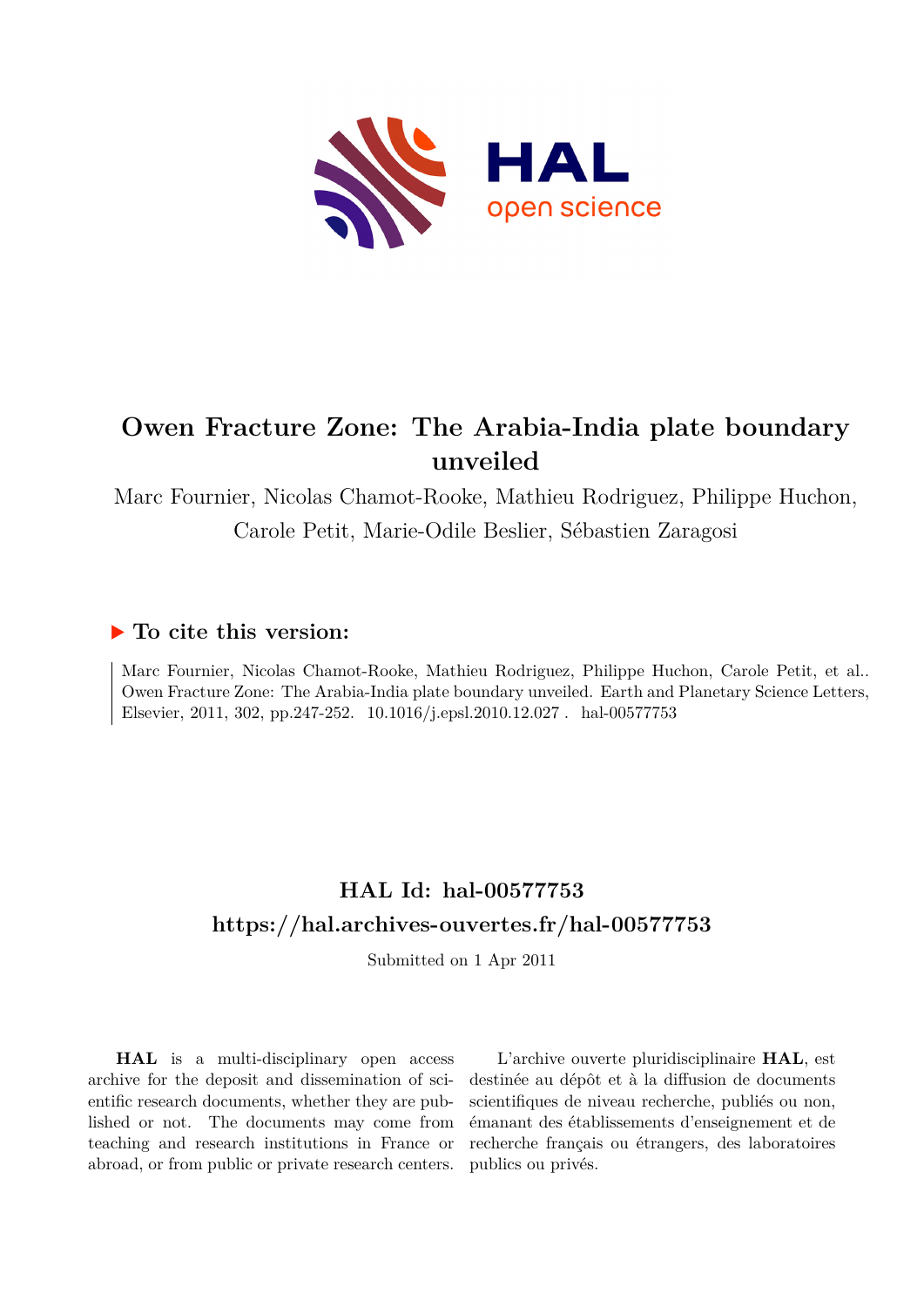| $\mathbf{1}$   | <b>Owen Fracture Zone: the Arabia-India plate</b>                                                                                                       |
|----------------|---------------------------------------------------------------------------------------------------------------------------------------------------------|
| $\overline{2}$ | boundary unveiled                                                                                                                                       |
| $\overline{3}$ |                                                                                                                                                         |
| $\overline{4}$ | M. Fournier <sup>1,2,3*</sup> , N. Chamot-Rooke <sup>3</sup> , M. Rodriguez <sup>1,2,3</sup> , P. Huchon <sup>1,2</sup> , C. Petit <sup>4</sup> , M.-O. |
| 5              | Beslier <sup>4</sup> , S. Zaragosi <sup>5</sup>                                                                                                         |
| 6              |                                                                                                                                                         |
| $\overline{7}$ | <sup>1</sup> iSTeP, UMR 7193, UPMC Université Paris 6, Case 129, 4 place Jussieu, F-75005 Paris, France                                                 |
| 8              | <sup>2</sup> iSTeP, UMR 7193, CNRS, F-75005 Paris, France                                                                                               |
| 9              | <sup>3</sup> Laboratoire de Géologie, CNRS UMR 8538, Ecole normale supérieure, 24 rue Lhomond, F-75005                                                  |
| 10             | Paris, France                                                                                                                                           |
| 11             | <sup>4</sup> Géosciences Azur, CNRS UMR 6526, Observatoire océanologique, BP48, 06235 Villefranche-sur-mer,                                             |
| 12             | France                                                                                                                                                  |
| 13             | <sup>5</sup> EPOC, CNRS UMR 5805, Université Bordeaux 1, Avenue des Facultés, 33405 Talence, France                                                     |
| 14             | * Corresponding author: marc.fournier@upmc.fr                                                                                                           |
|                |                                                                                                                                                         |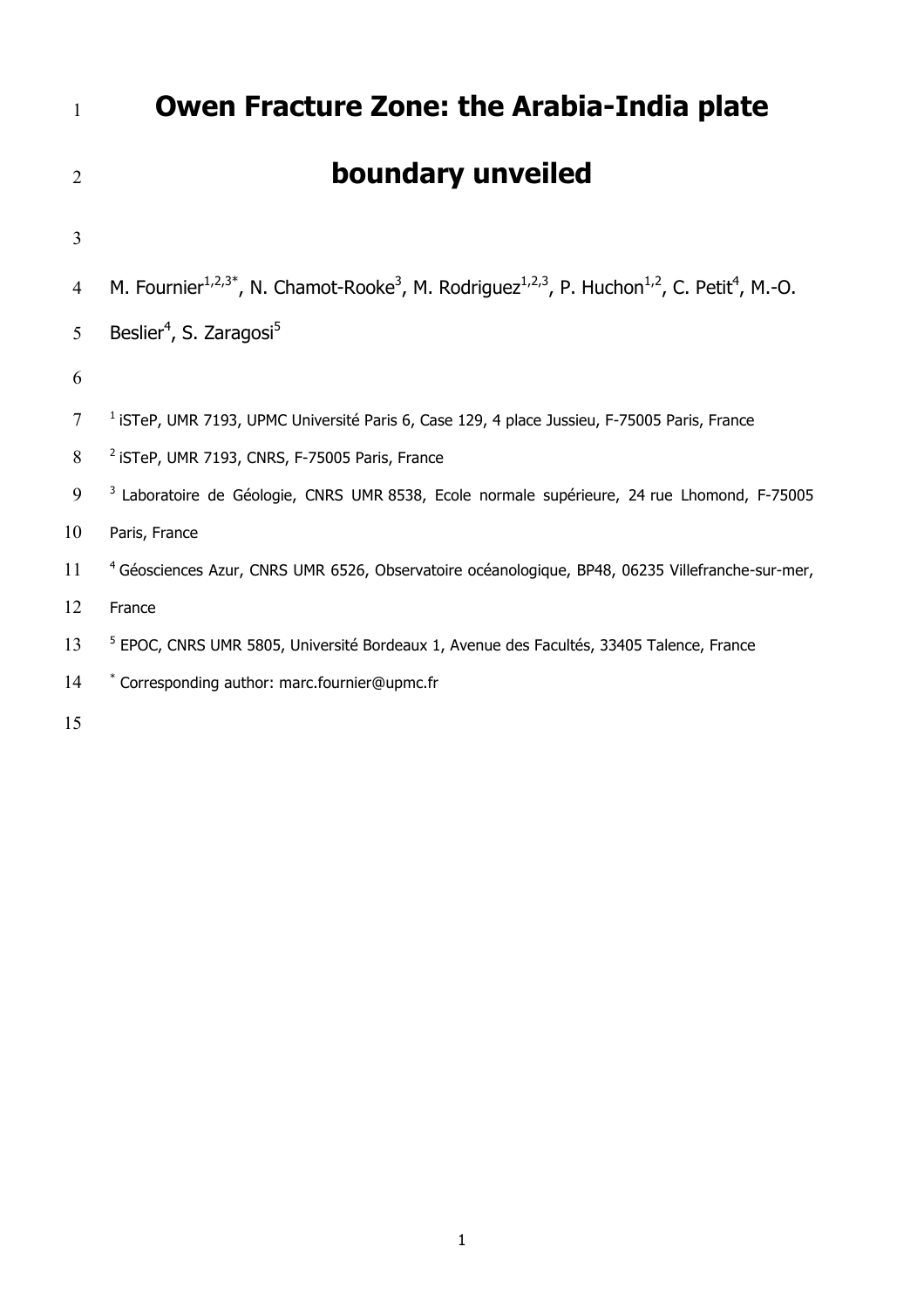**Abstract.** We surveyed the Owen Fracture Zone at the boundary between the Arabia and India plates in the NW Indian Ocean using a high-resolution multibeam echo-sounder (Owen survey, 2009) for search of active faults. Bathymetric data reveal a previously unrecognized submarine fault scarp system running for over 800 km between the Sheba Ridge in the Gulf of Aden and the Makran subduction 20 zone. The primary plate boundary structure is not the bathymetrically high Owen Ridge, but is instead a series of clearly delineated strike-slip fault segments 22 separated by several releasing and restraining bends. Despite abundant sedimentary supply by the Indus River flowing from the Himalaya, fault scarps are not obscured 24 by recent deposits and can be followed over hundreds of kilometres, pointing to very 25 active tectonics. The total strike-slip displacement of the fault system is 10-12 km, 26 indicating that it has been active for the past  $\sim$ 3 to 6 million years if its current rate 27 of motion of 3  $\pm$ 1 mm vear<sup>-1</sup> has remained stable. We describe the geometry of this recent fault system, including a major pull-apart basin at the latitude 20°N, and we show that it closely follows an arc of small circle centred on the Arabia-India pole of rotation, as expected for a transform plate boundary.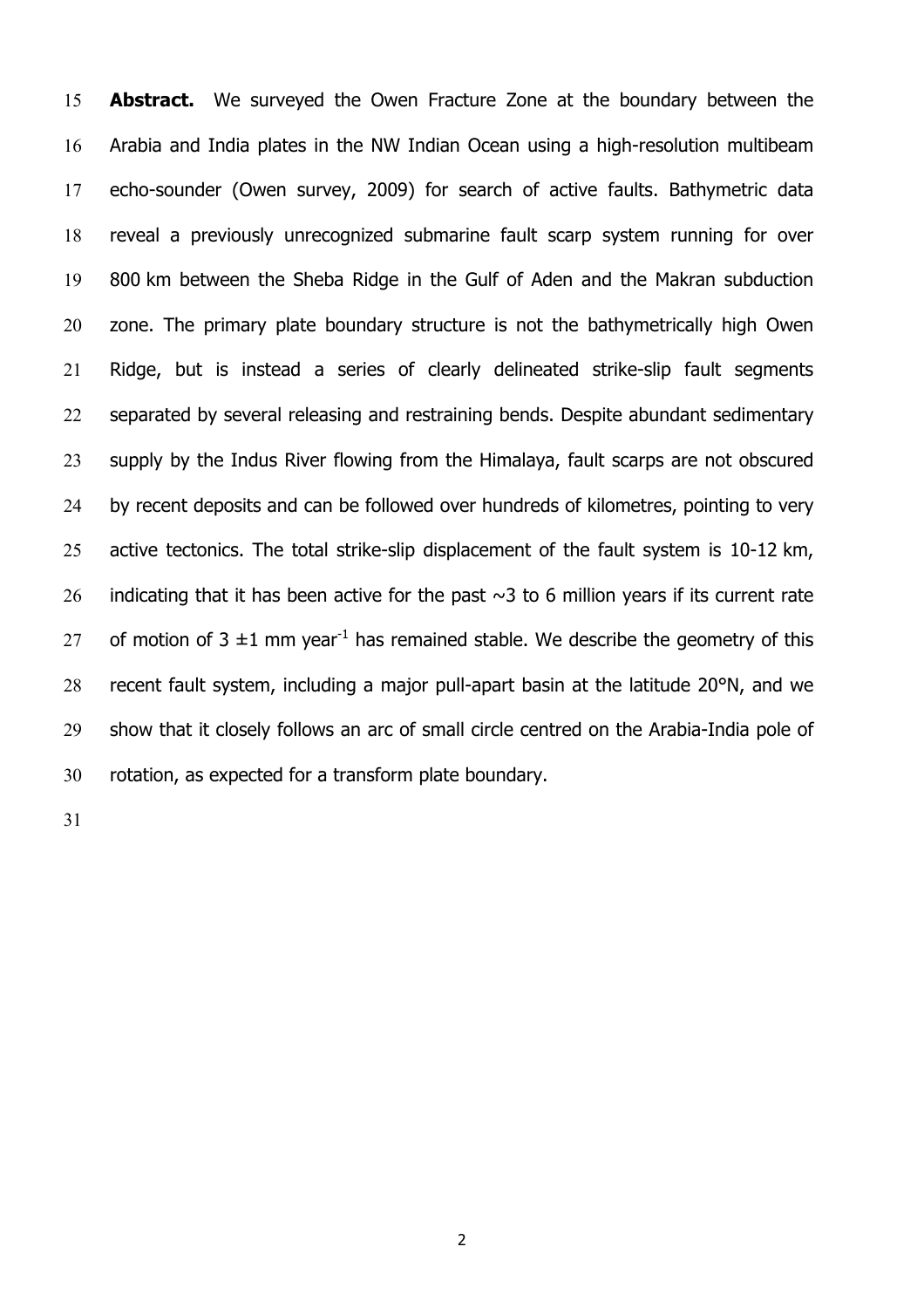#### **1. Introduction**

The Arabia-India plate motion is currently accommodated along the Owen Fracture Zone (OFZ) in the NW Indian Ocean (Wilson, 1965; Matthews, 1966; Whitmarsh, 1979; Gordon and DeMets, 1989). The OFZ belongs to the large strike-slip plate boundaries like the San Andreas, Dead Sea, North Anatolian and Alpine faults in the continental domain, and the Macquarie Ridge in the oceanic domain (Mann, 2007; Weber et al., 2009; Stein et al., 1997; Le Pichon et al., 2005; Massel et al., 2000; Lebrun et al., 2003). The OFZ is marked by a moderate seismicity and by a prominent bathymetric ridge, the Owen Ridge, up to 2,000-m high with respect to the surrounding seafloor (Fig. 1). The Owen Ridge acts as a barrier to turbidites of the Indus deep-sea Fan and prevents their sedimentation towards the west into the Owen Basin (Mountain and Prell, 1990; Clift et al., 2001). As indicated by dextral strike-slip focal mechanisms of earthquakes along the OFZ (Quittmeyer and Kafka, 1984; Gordon and DeMets, 1989; Fournier et al., 2001), the Arabian plate moves northwards slightly faster than the Indian plate at a differential rate of 2 to  $\,$  4 mm year<sup>-1</sup> estimated independently from geodetic (Fournier et al., 2008b) and geological (DeMets et al., 1990, 1994, 2010) data. We recently surveyed the OFZ 48 onboard the R/V Beautemps-Beaupré (Owen survey, 2009) using a high-resolution deep-water multibeam echo-sounder and a 3.5 kHz sub-bottom seismic profiler to identify surficial traces of active faults and characterize the geometry of the fault system in relation with its kinematics. Magnetic and gravity measurements were also routinely acquired.

## **2. Geometry of the plate boundary**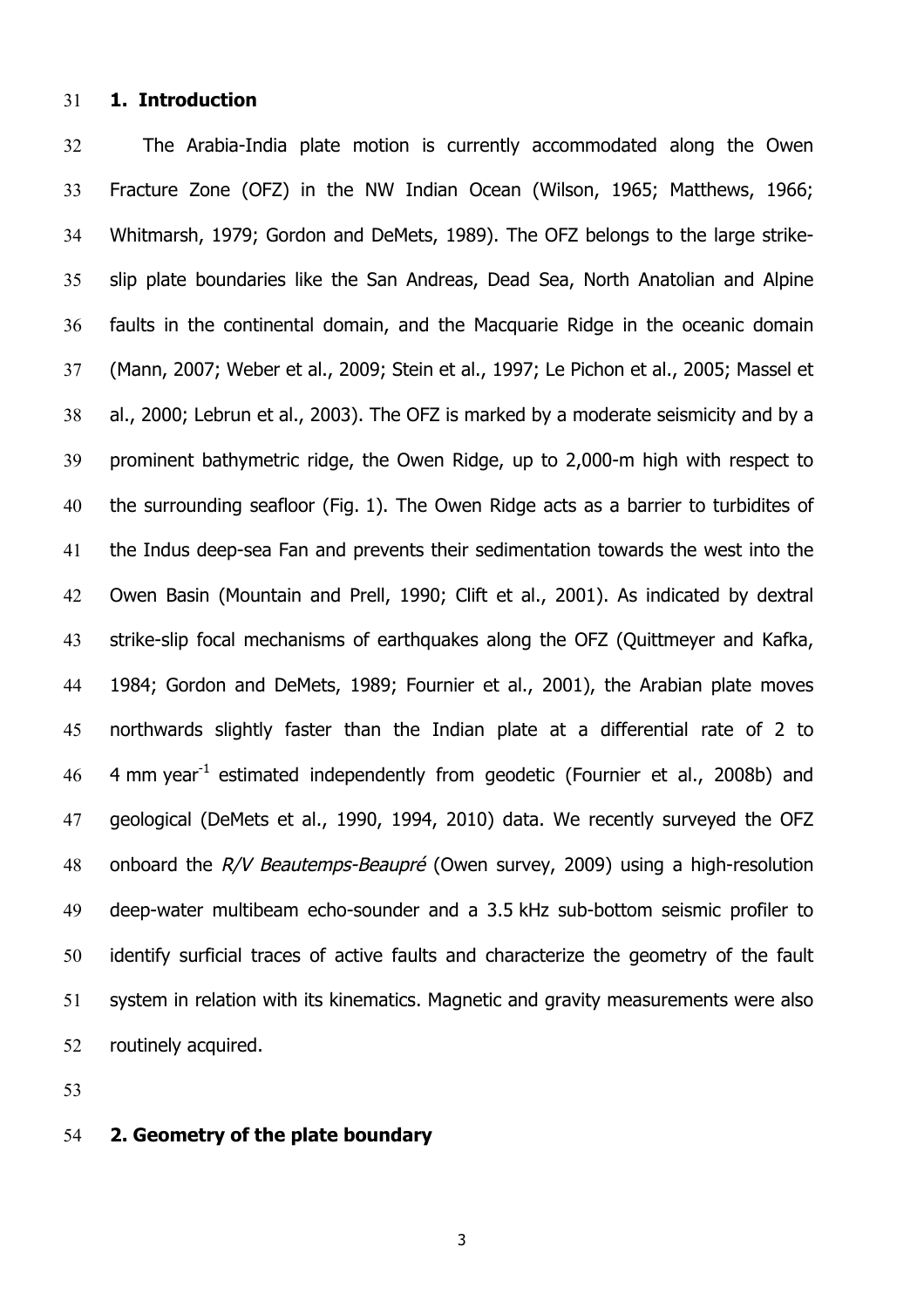Multibeam bathymetric data reveal an outstanding active submarine fault system between the Beautemps-Beaupré Basin to the south (Fig. 1; Fournier et al., 2008a) and the Dalrymple Trough to the north (Edwards et al., 2008). The fault scarps are well preserved on the seafloor and run at the base of the east-facing escarpment of the Owen Ridge, except at its southern extremity and in its central part where the faults crosscut the ridge (Fig. 1). The fault system is remarkably linear and focused on a single strand along much of its length. Six main fault segments can be identified, apparently uninterrupted over lengths between 60 and 180 km (Fig. 2). The overall geometry of the fault system hereafter described, including releasing and restraining bends, pull-apart basins localized on releasing bends, and basins ending the fault system, is consistent with a dextral strike-slip motion.

We used an oblique Mercator projection with the Arabia-India pole of rotation as pole of projection to test if the trace of the OFZ follows a small circle of the Arabia-India motion (Fig. 2a). In this coordinate system, transform faults should be horizontal straight lines if they strictly follow small circles. The trace of the OFZ is generally parallel to a small circle and is diverted from it between 16.5°N and 20.3°N, where a system of adjacent releasing and restraining bends constituting a paired bend (Mann, 2007) is observed. The releasing bend is made up of two pull-apart basins, a small rhomboidal basin at 18.6°N (see Fig. 1a) and a larger basin at a change in trend of the OFZ at 20°N (see section 4). Between 16.5°N and 18°N, the fault trace slightly deviates from the direction of the interplate slip vector, leading to the development of a gentle restraining bend. Minor compressional structures adjacent to the restraining bend are deduced from the seafloor morphology east of the fault and from the observation of folds and reverse faults in the recent deposits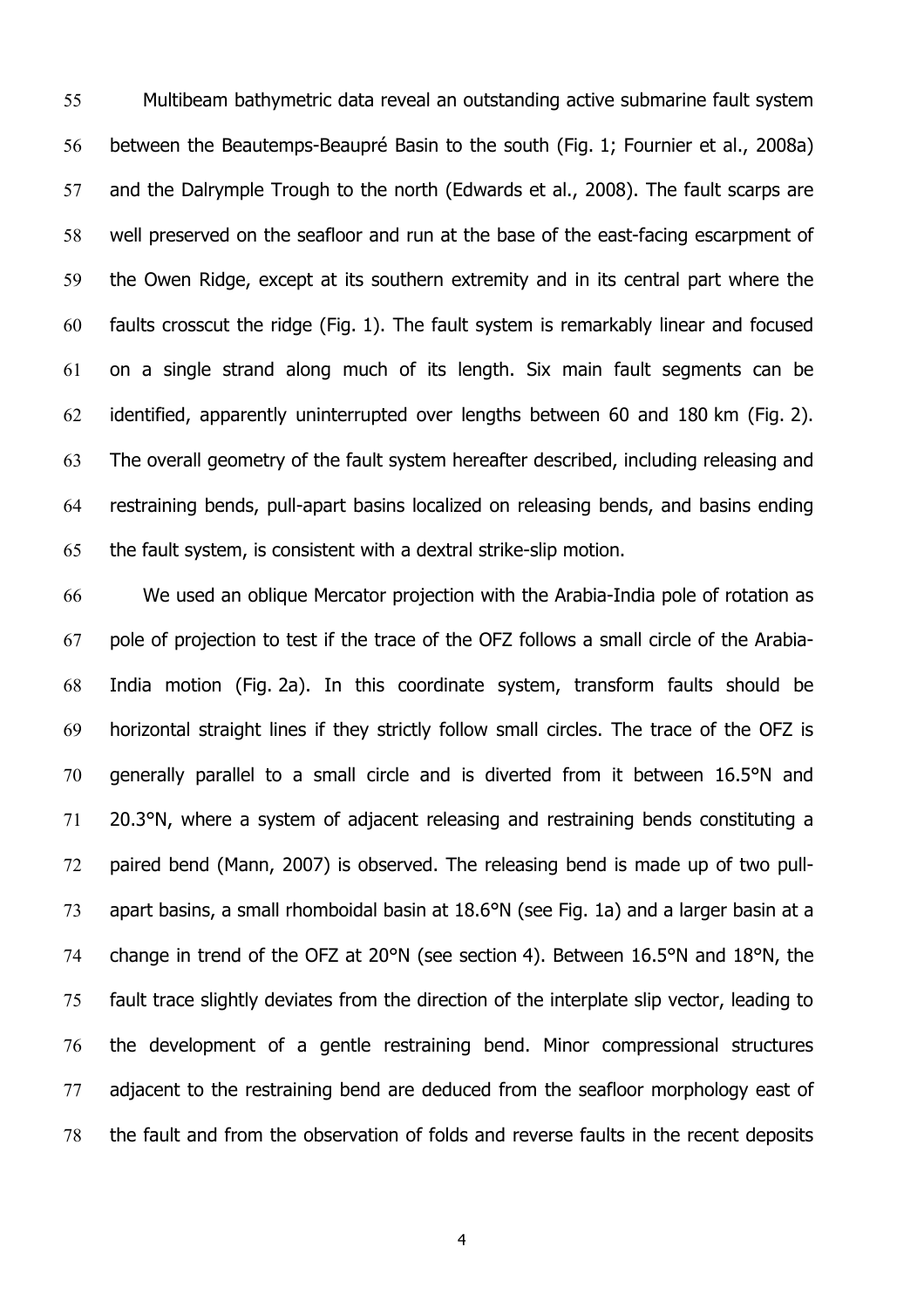on 3.5 kHz profiles. At the northern end of the OFZ, a second restraining bend associated with folds on the Indian plate side is observed.

To further test the transform motion of the OFZ, we determined the location of the Arabia-India pole from the great circles perpendicular to the fault. As shown in Figure 2b, the great circles perpendicular to the fault strike, measured out of releasing or restraining bends, intersect close to the rotation pole independently determined from GPS and seismicity data (Fournier et al., 2008b) , and close to the best-fitting Arabia-India pole determined from geological data (fault azimuths; DeMets et al., 2010). The closure-enforced MORVEL Arabia-India rotation pole (DeMets et al., 2010), which is located much farther to the east (3.2°S, 116.6°E), predicts right-lateral slip parallel to the OFZ between 15°N and 18.5°N, becoming more and more extensional north of 18.5°N (Fig. 2a). Thus, recent kinematic models 91 agree that the present-day OFZ is a pure strike-slip plate boundary over  $\sim$ 400 km between 15°N and 18.5°N and that, north of 18.5°N, the motion is dominantly strike-slip, but a small component of boundary-normal extensional motion cannot be excluded. MORVEL solution requires a partitioning mechanism north of 18.5°N to accommodate the predicted extensional component of boundary-normal motion, since segments 4 and 5 are pure strike-slip (Fig. 2a). On the other hand, MORVEL prediction is pure strike-slip along segment 6, at the entrance of the Dalrymple horsetail, whereas our model would imply a small component of compression. Non strike-slip components, either extensional or compressional, are expected to be so small that, if distributed over a wide area, they may be difficult to recognize.

## **3. Age of the active fault system**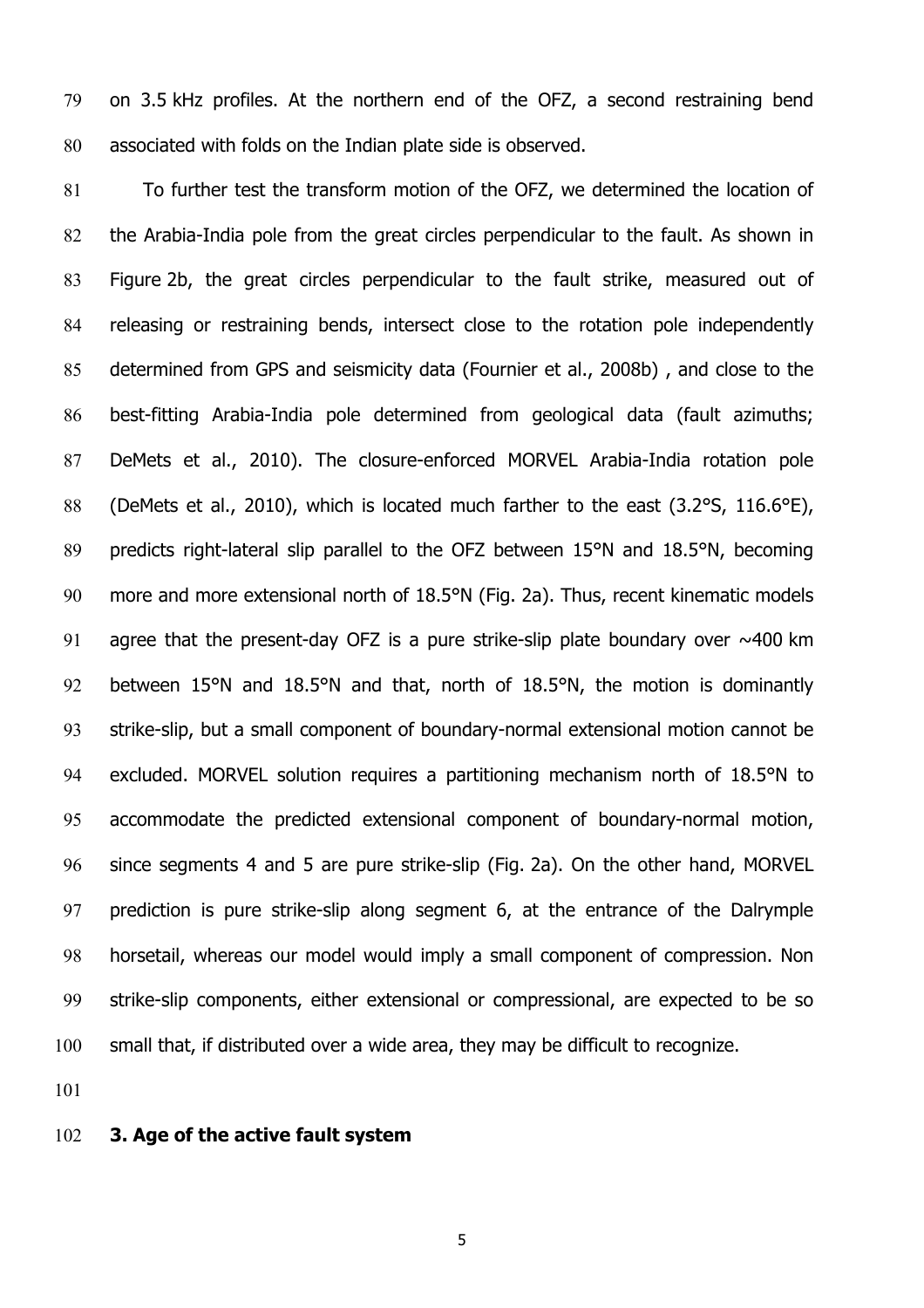The active fault system crosscuts the Owen Ridge and offsets it dextrally. The total displacement is well constrained between 10 and 12 km by two strike-slip offsets of morphologic features (Fig. 1a and b). A long-term extrapolation of the 106 GPS-derived slip rate of the OFZ  $(3 \pm 1 \text{ mm} \text{ year}^{-1})$  would restore the observed offset in  $\sim$ 3 to 6 million years. The small finite offset therefore testifies that the present-day fault system initiated recently, most probably during the Pliocene.

The reconstruction of the Arabia-India plate motion from the Somalia-Arabia and Somalia-India plate motion models (Merkouriev and DeMets, 2006; Fournier et al., 2010), indicates that the OFZ rate of motion remained nearly stable since oceanic spreading initiated in the Gulf of Aden 20 Ma ago (Chamot-Rooke et al., 2009). This result implies that, before the development of the present-day fault system, the Arabia-India motion was accommodated by an older fault system, or 'paleo OFZ', 115 inactive since  $\sim$ 3-6 Ma.

The development of the present-day fault system postdates the uplift of the southern and central parts of the Owen Ridge. The onset of uplift of the southern Owen Ridge, related to vertical motions on the paleo OFZ (Weissel et al., 1992), is recorded by the transition from turbidites to pelagic sediments and is precisely dated by drilling of the Early Miocene (19 Ma; Whitmarsh et al., 1974; Shipboard Scientific Party, 1989). The onset of uplift of the Owen Ridge is synchronous of the initiation of seafloor spreading in the Gulf of Aden, constrained by the age of the oldest magnetic anomaly identified (An 6, 19.7 Ma; Fournier et al., 2010).

### **4. Tectonic record in the 20°N pull-apart basin**

The main releasing bend along the OFZ is marked by a 90-km-long pull-apart 127 basin at the latitude of 20°N (Fig. 3). The 20°N-Basin corresponds to a right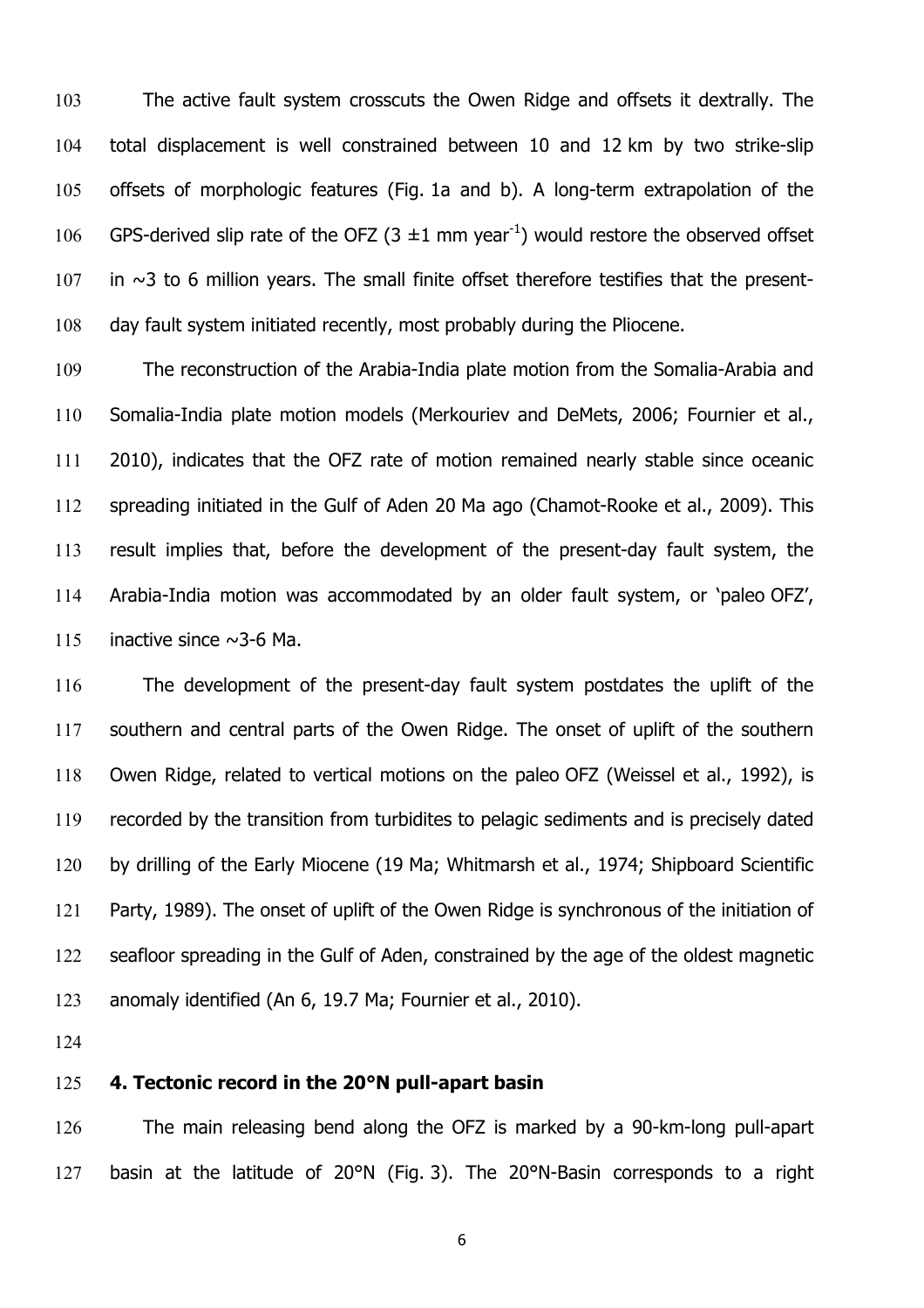128 step-over of 12 km between two master strike-slip faults trending N25°E south of the 129 basin and N30°E north of it. The dimensions of the 20°N-Basin (90 x 12 km) are of the same order than those of the Dead Sea pull-apart basin (132 x 16 km; Ten Brink et al., 1993) along the Dead Sea strike-slip fault on the western side of the Arabian plate. The 20°N-Basin becomes wider (25 km) and deeper (4050 m) to the north, where it is bounded to the west by a master normal fault scarp with a vertical throw of 500 m, and to the east by three normal fault scarps with throws between 100 and 135 300 m stepping down towards the basin axis (profile P2 in fig. 3).

The spindle shape of the 20°N-Basin can be compared to pull-apart basins of sandbox analogue models formed in pure strike-slip or transtensional setting (Smit et 138 al., 2008; Wu et al., 2009). The overall geometry of the 20°N-Basin compares closely with pull-aparts developed in pure strike-slip regime (Wu et al., 2009). In particular, 140 the 20°N-Basin does not exhibit margins of en-echelon oblique-extensional faults, typical of transtensional basins. This observation further confirms that the OFZ is a pure strike-slip feature.

The 20°N-Basin is directly supplied in turbidity-current deposits by an active channel of the Indus Fan (the mouth of the Indus river is 800 km away towards the northeast), which deeply incises the recent deposits (Fig. 3). The channel displays a moderate sinuosity, compared with nearby highly meandering abandoned channels, which attests of a resumption of erosion on a steeper gradient. Similar changes in gradient are evidenced by abandoned channels, raised and tilted in the vicinity of the active faults (Fig. 3), indicating local tectonic uplift provoked by the fault motion. The trace of the active faults bounding the 20°N-Basin is not obscured by turbiditic deposits despite the slow rate of slip of the OFZ. The preservation of normal fault scarps bounding the basin indicates that the rate of vertical (dip-slip) motion along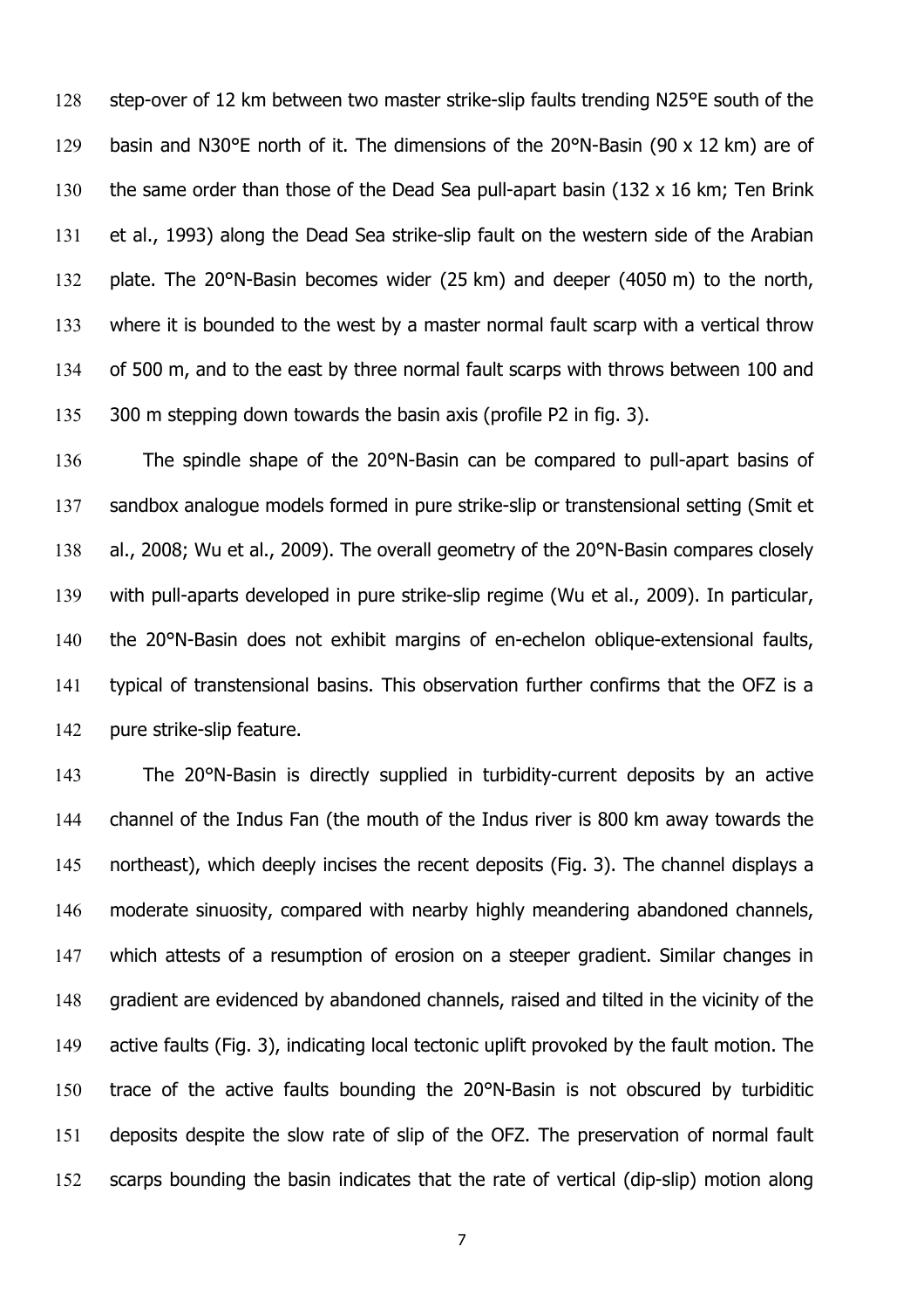the faults has exceeded the rate of deposition and burial by the sediments of the Indus Fan. The tectonic process is therefore dominant over deposition.

Sub-bottom seismic profiles (3.5 kHz) across the 20°N-Basin show that the basin is asymmetric with a turbidite sequence that becomes thicker towards the north, where the present-day depocentre of the basin is located (profile P1 in fig. 3). Turbiditic currents feeding the 20°N-Basin could be related to the regional seismicity and/or to the activity of the Indus River in relation with sea-level variations. The 160 basin could thus preserve a record of the seismic activity of the OFZ in its sediments, and possibly of the seismicity of the Makran subduction zone.

#### **5. Terminations of the Owen Fracture Zone**

At its both tips, the OFZ terminates into extensional structures associated with basins. To the north, the OFZ ends into the Dalrymple Trough by a system of regularly spaced normal faults that branch from the master strike-slip fault and form a spectacular 30-km-wide horsetail splay (Fig. 4a). The normal faults delineate a series of deep basins (up to 4000 m deep), which constitute the southern part of the Dalrymple Trough. The horsetail splay is indicative of slip dying out gradually towards the northern tip of the OFZ. To the south in contrast, the OFZ terminates abruptly into the Beautemps-Beaupré Basin, a 50-km-wide and 120-km-long basin bounded by two N70-N90°E-trending conjugate master normal faults (Fig. 4b; Fournier et al., 2008a). The basin is characterized by a strong negative gravity anomaly in relation with a thick sedimentary infill of at least 3-4 km. Recent works on the Arabia-India-Somalia triple junction showed that the Arabia-India motion was transferred to the west of the Beautemps-Beaupré Basin along a dextral shear zone, which joins southward the Sheba Ridge axis (Fournier et al., 2010). Numerous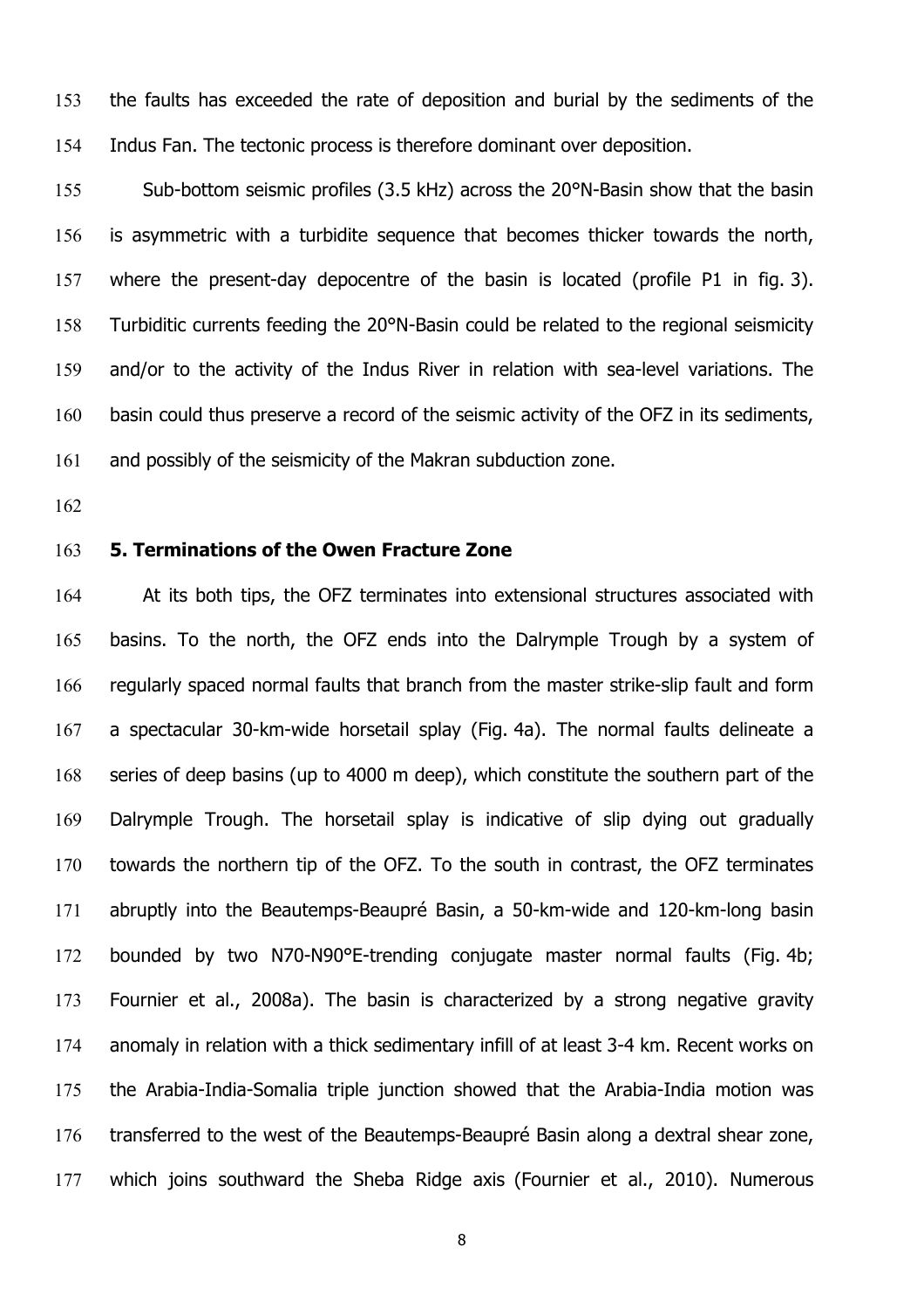landslide scars are observed on the slopes of the Beautemps-Beaupré Basin and the southern Owen Ridge (Fig. 4b and 4c). Giant landslides, probably triggered by earthquakes along the active fault system, massively impinge the western flank of the Owen Ridge and were evacuated westward in the Owen Basin. Because of their huge volume, these mass failures represent a potential source of tsunami for the nearby coasts of Oman (Okal et al., 2006; Donato et al., 2009).

### **6. Conclusion**

Our work sheds light on a previously unknown 800-km-long active fault system associated with giant landslides at the Arabia-India plate boundary. These results will motivate a reappraisal of the seismic and tsunami hazard assessment in the NW Indian Ocean (Okal and Synolakis, 2008; Heidarzadehet al., 2008a). We show that the OFZ is a pure strike-slip boundary between the Arabian and Indian plates. The geometry of the active fault system is probably controlled both by the pre-existing faults of the paleo OFZ and by the topography of the Owen Ridge since the 20°N-Basin is located at the main threshold of the ridge. Extrapolating the present-day slip rate of the OFZ for 3-6 million years accounts for its total displacement. The initiation of strike-slip motion along the present-day fault system does not coincide with any tectonic event recorded onland in Oman (Lepvrier et al., 2002; Fournier et al., 2004, 2006), but is coeval with a major tectonic reorganization of the Arabia-Eurasia collision from western Turkey to Iran between 3 and 7 Ma (Axen et al., 2001; Allen et al., 2004; Shabanian et al., 2009) deduced from the extrapolation of short-term deformation rates. It is also synchronous with the initiation of extrusion of Anatolia ca. 5 Ma (Armijo et al., 1999) and the onset of seafloor spreading in the Red Sea 4-5 million years ago (Cochran and Karner, 2007). The lateral transport of the Anatolian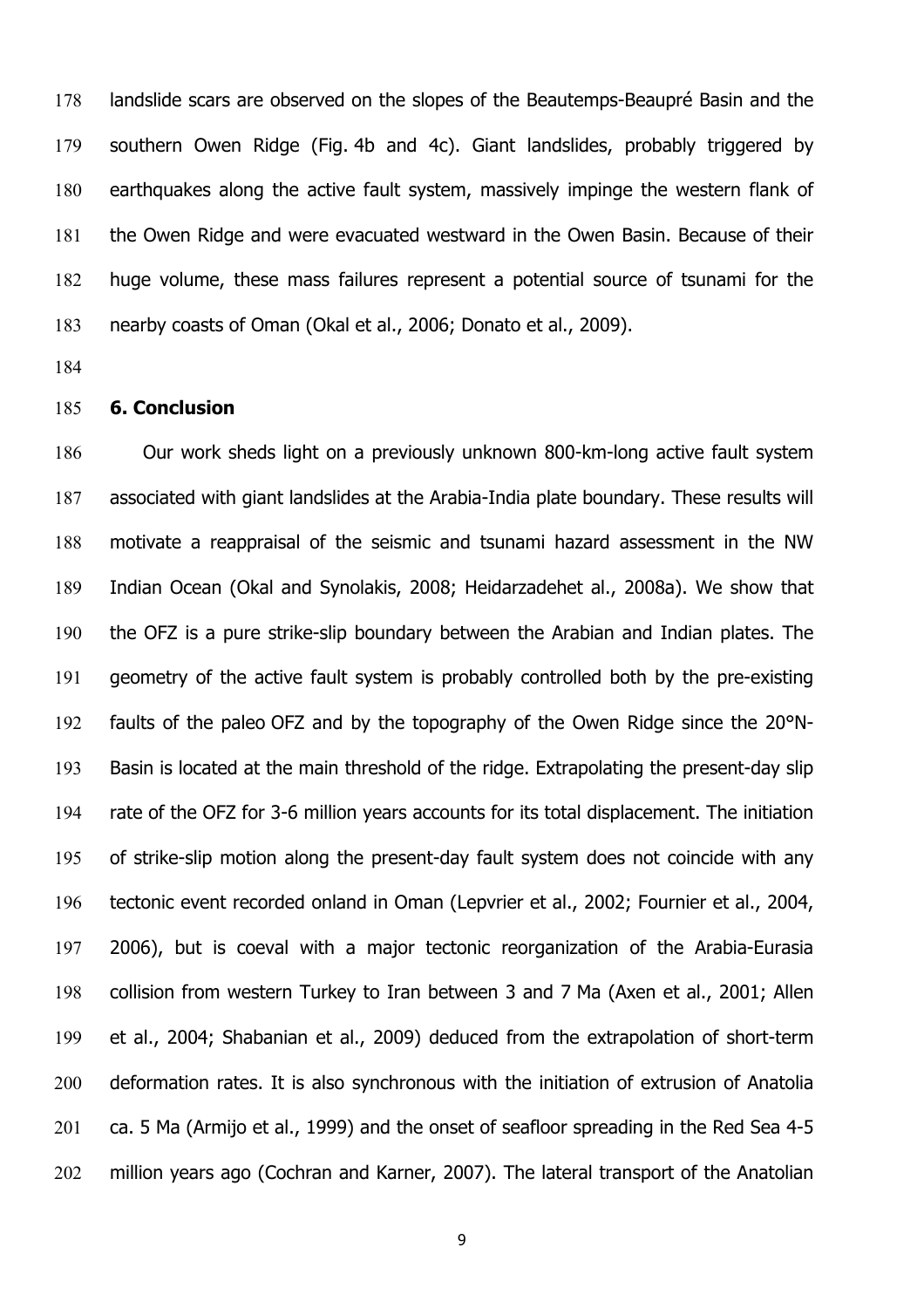lithosphere out of the collision zone could be at the origin of this widespread reorganization, including initiation of the present-day fault system at the Arabia-India plate boundary.

**Acknowledgements.** We are indebted to the Captain Geoffroy de Kersauson, 208 officers, and crew members of the BHO Beautemps-Beaupré, and to the French Navy hydrographers Vincent Lamarre and Yves-Marie Tanguy, and the hydrographic team of the 'Groupe Océanographique de l'Atlantique', for their assistance in data acquisition. We acknowledge the support of SHOM, IFREMER, and INSU-CNRS for the Owen cruise. We thank Thierry Garlan from SHOM for making available bathymetric data of the Fanindien survey. We also thank C. DeMets his insightful review.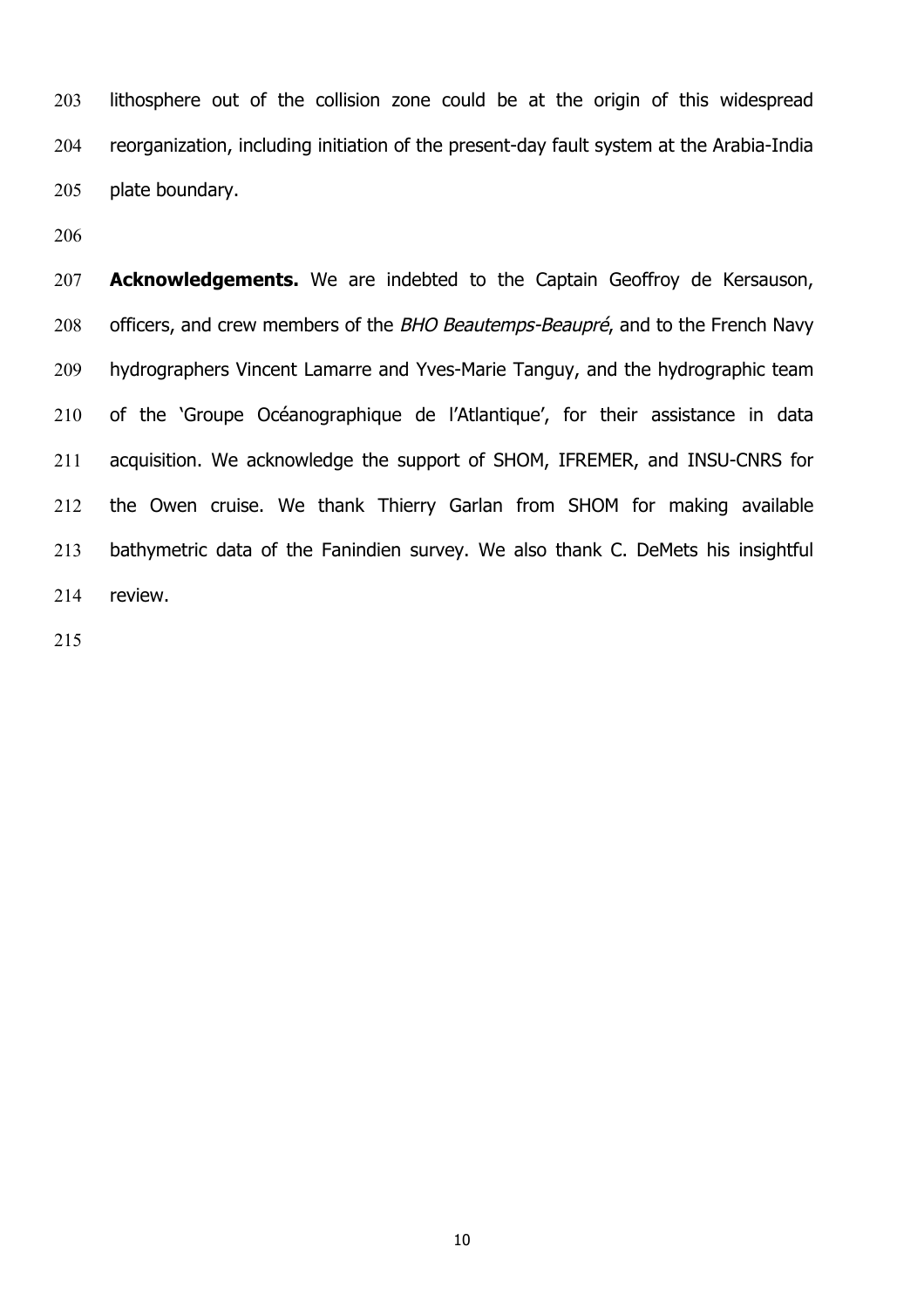- **Figure captions**
- 

**Figure 1.** Active fault scarps of the OFZ mapped with a multibeam echo-sounder can be followed over 800 km from the Beautemps-Beaupré Basin to the Dalrymple Trough (white arrows). The OFZ is bounded to the east by the Indian plate oceanic floor of Paleocene age formed at the Carlsberg Ridge (Chaubey et al., 2002; Royer et al., 2002), overlain by thick deposits (up to 12 km) of the Indus Fan (the second 222 largest deep-sea fan), and to the west by the Owen Basin floored with oceanic crust of poorly constrained age between Late Jurassic and Eocene (Whitmarsh, 1979; Mountain and Prell, 1990; Edwards et al., 2000). The Owen Ridge is made up of three distinct portions separated by two thresholds at 18.2°N and 20°N. The southern ridge is asymmetric with a steep east-facing scarp and a gentle western flank, whereas the central ridge displays a dome morphology elongated in the 228 direction of the Owen fracture zone. The southern and central ridges do not bear any 229 magnetic signal. In contrast, the northern ridge, which rises  $\sim$ 2500 m above the surrounding seafloor and is topped by a flat platform at depths of 400 m below present sea level, is characterized by high amplitude magnetic anomalies attesting of a volcanic origin. It corresponds to the Qalhat Seamount, a volcanic guyot of probable Cretaceous age like the Little Murray Ridge in the Oman Basin (Edwards et al., 2000; Gaedicke et al., 2002; Ellouz-Zimmermann et al., 2007). a and b, Strike-235 slip geomorphologic offsets of the active faults reach 10 to 12 km.

**Figure 2.** Two graphical tests confirm that the OFZ is a transform fault. a, On an oblique Mercator map where the pole of projection has been shifted to the Arabia-India rotation pole (12.1°N, 76.2°E; Fournier et al., 2008b), the OFZ is aligned with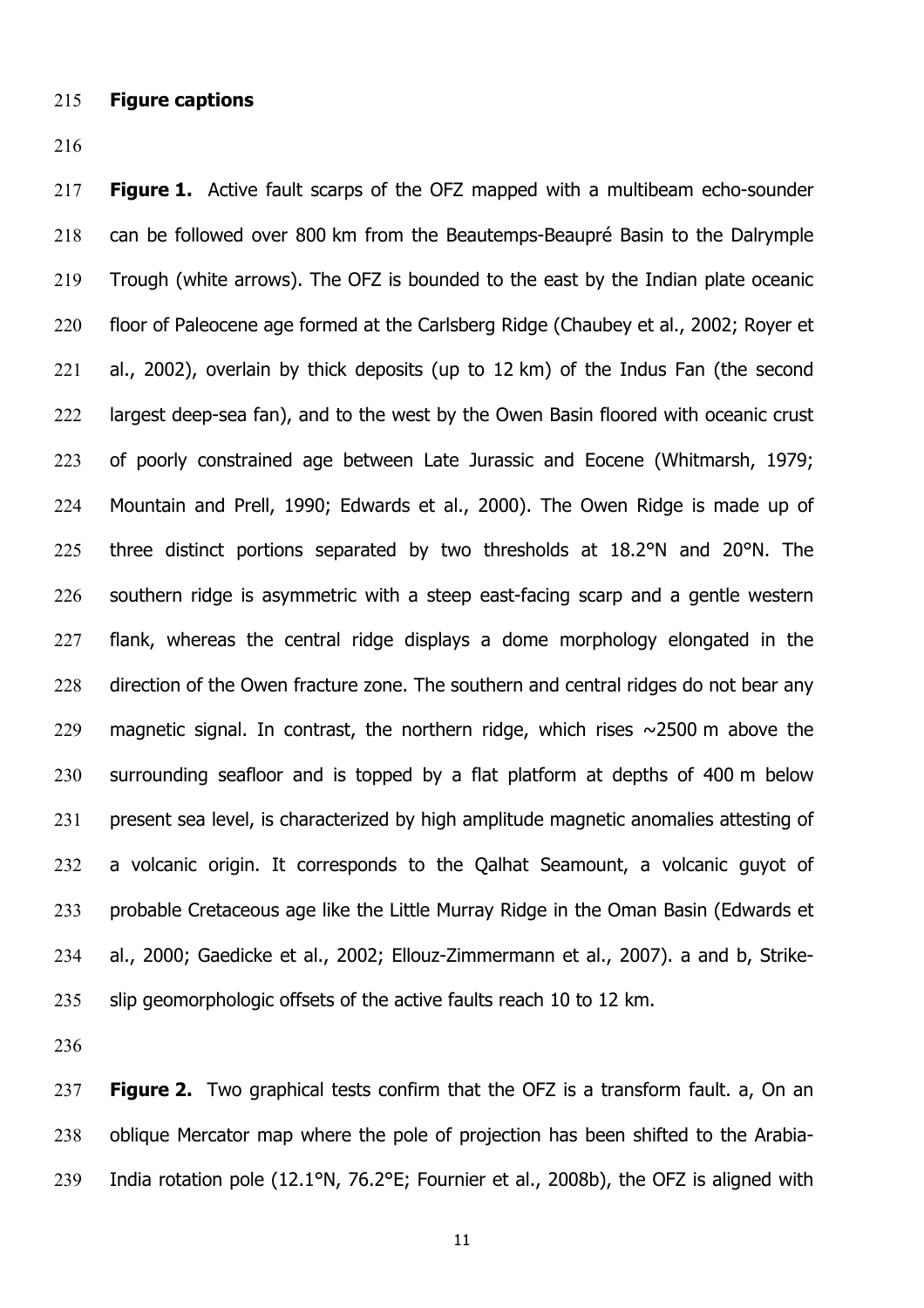Eulerian parallels (black dashed line), as expected for a transform fault. Between 241 16.5°N and 20.3°N, the fault trace is deviated from the horizontal reference line by a 242 paired bend, but returns to it once the bend is passed. A small circle about the 243 closure-enforced MORVEL Arabia-India rotation pole (blue dashed line; DeMets et al., 2010) is parallel to an horizontal straight line south of 18.5°N and diverge increasingly from it north of 18.5°N. Six apparently uninterrupted fault segments are labelled from 1 to 6. b, Great circles perpendicular to the fault trace intersect near the Arabia-India rotation pole (12.1°N, 76.2°E) shown by a red star with its 95% confidence ellipse. The best-fitting MORVEL Arabia-India pole is shown by an open 249 circle (DeMets et al., 2010). The closure-enforced MORVEL Arabia-India pole (-3.2°N, 116.6°E) and the GPS-based Arabia-India pole of Reilinger et al. (2006; 17.7°N, 110.9°E) are located more than 30° toward the east.

**Figure 3.** The 20°N pull-apart basin is located at the main threshold of the Owen Ridge, south of the Qalhat Seamount. The basin is directly supplied in turbiditic deposits by an active channel of the Indus Fan. Two sub-bottom seismic profiles across the basin, along (P1) and perpendicular (P2) to its great axis, show that the 257 turbiditic deposits, characterized on profiles by an alternation of thin highly reflective levels and thick transparent layers, are tilted towards the north due to motion of the border normal fault. White arrows indicate the master strike-slip faults.

**Figure 4.** a, The horsetail splay of the Dalrymple Trough developed in the northern 262 tip-damage zone of the OFZ. Normal faults branch from the master strike-slip fault at low angles, curve progressively and become parallel to the maximum horizontal stress. b, Giant submarine landslides, probably due to strong ground motions from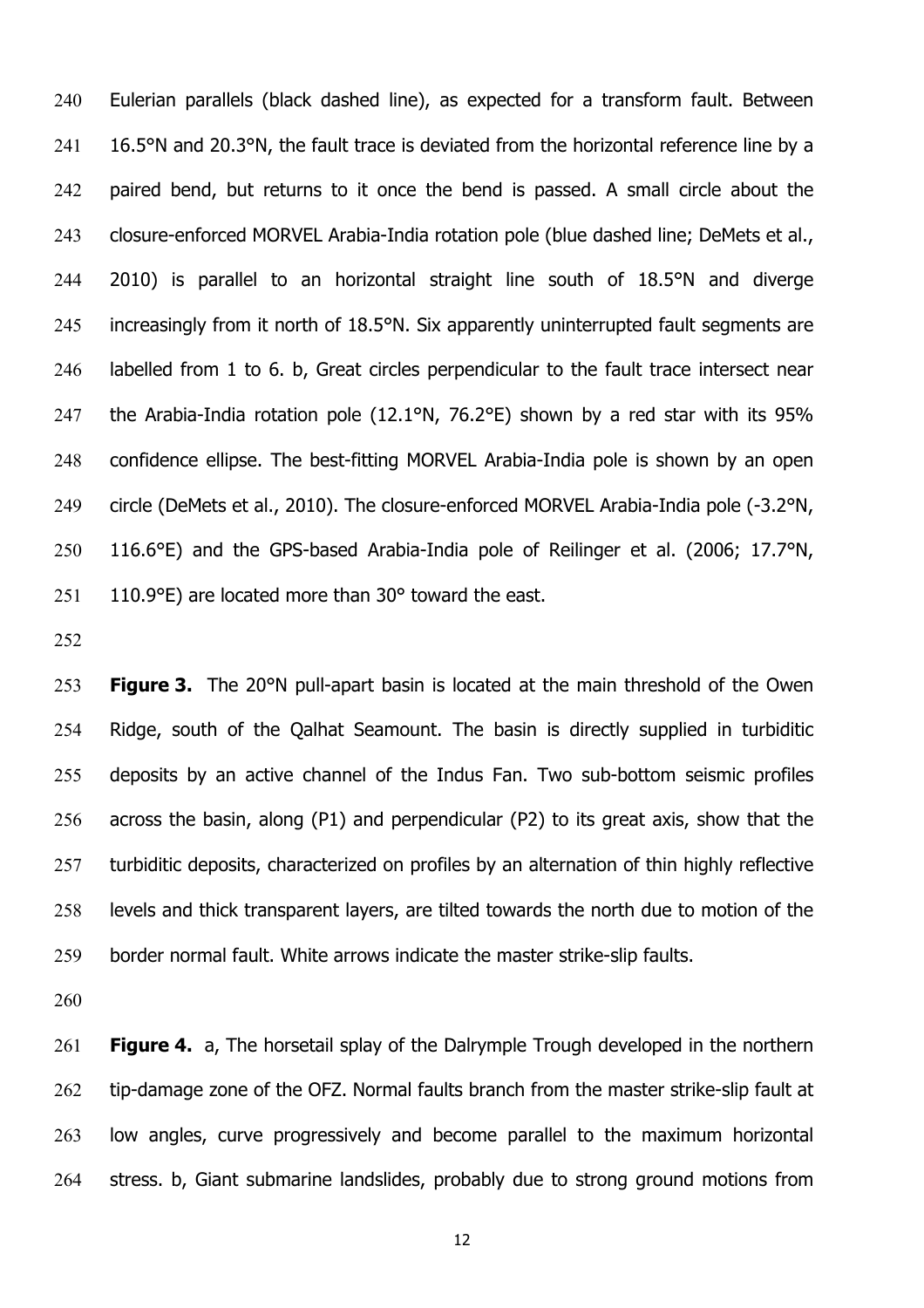earthquakes of nearby active faults, occurred on western flank of the Owen Ridge and are suspected to have generated tsunami (Heidarzadehet al., 2008b). c. Perspective view from the northwest of a multi-events generated landslide and 268 related headwall collapses. This landslide removed up to  $14 \text{ km}^3$  of material from the pelagic cover of the Owen Ridge (Rodriguez et al., submitted to Marine Geology). Location in Figure 4b.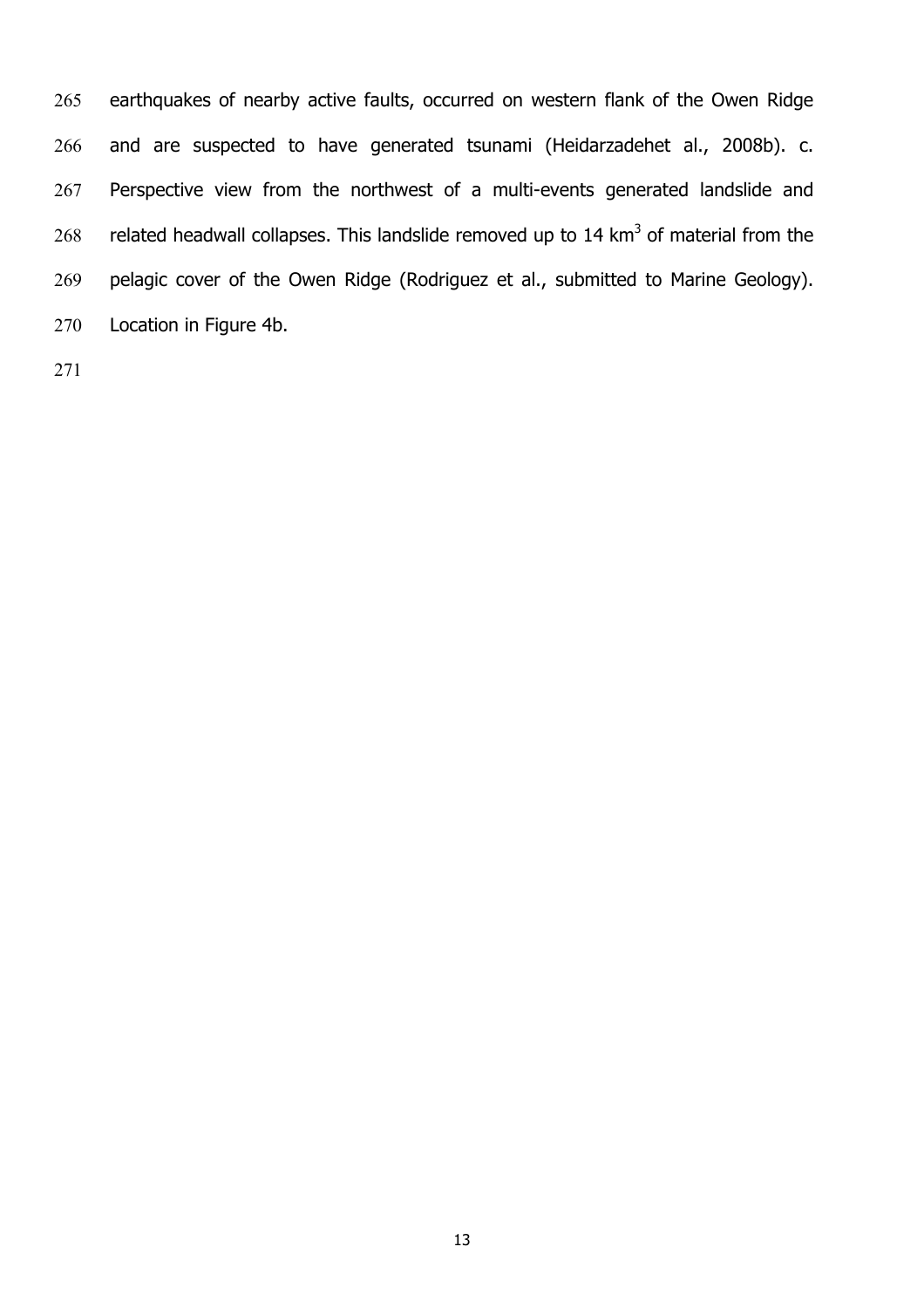#### **References**

- Allen, M., Jackson, J., Walker, R., 2004. Late Cenozoic reorganization of the Arabia-Eurasia collision and the comparison of short-term and long-term deformation rates. Tectonics 23, TC2008, doi:10.1029/2003TC00153.
- Armijo, R., Meyer, B., Hubert-Ferrari, A., Barka, A.A., 1999. Propagation of the North Anatolian fault into the northern Aegean: Timing and kinematics. Geology 27, 267-270.
- Axen, G.J., Lam, P.S., Grove, M., Stockli, D.F., Hassanzadeh, J., 2001. Exhumation of the west-central Alborz Mountains, Iran, Caspian subsidence, and collision-related tectonics. Geology 29 (6), 559–562.
- Chamot-Rooke, N., Fournier, M., Scientific Team of AOC and OWEN cruises, 2009. Tracking Arabia-India motion from Miocene to Present, American Geophysical Union, Fall Meeting 2009.
- Chaubey, A. K, Dyment, J., Bhattacharya, G. C., Royer, J.-Y., Srinivas, K., Yatheesh,
- V., 2002. Paleogene magnetic isochrons and paleo-propagators in the Arabian and
- Eastern Somali basins, Northwest Indian Ocean. In: P. Clift, D. Kroon, C. Gaedicke
- and J. Craig (eds), The Tectonic and Climatic Evolution of the Arabian Sea Region.
- Geological Society Special Publication, 195, 71-85.
- Clift, P.D., Shimizu, N., Layne, G.D., Blusztain, J.S., Gaedicke, C., Schluter, H.U., Clark, M.K., Amjad, S., 2001. Development of the Indus Fan and its significance for the erosional history of the Western Himalaya and Karakoram. Geol. Soc. Am. Bull. 113 (8), 1039–1051.
- Cochran, J.R., Karner, G. D., 2007. Constraints on the deformation and rupturing of continental lithosphere of the Red Sea: The transition from rifting to drifting, in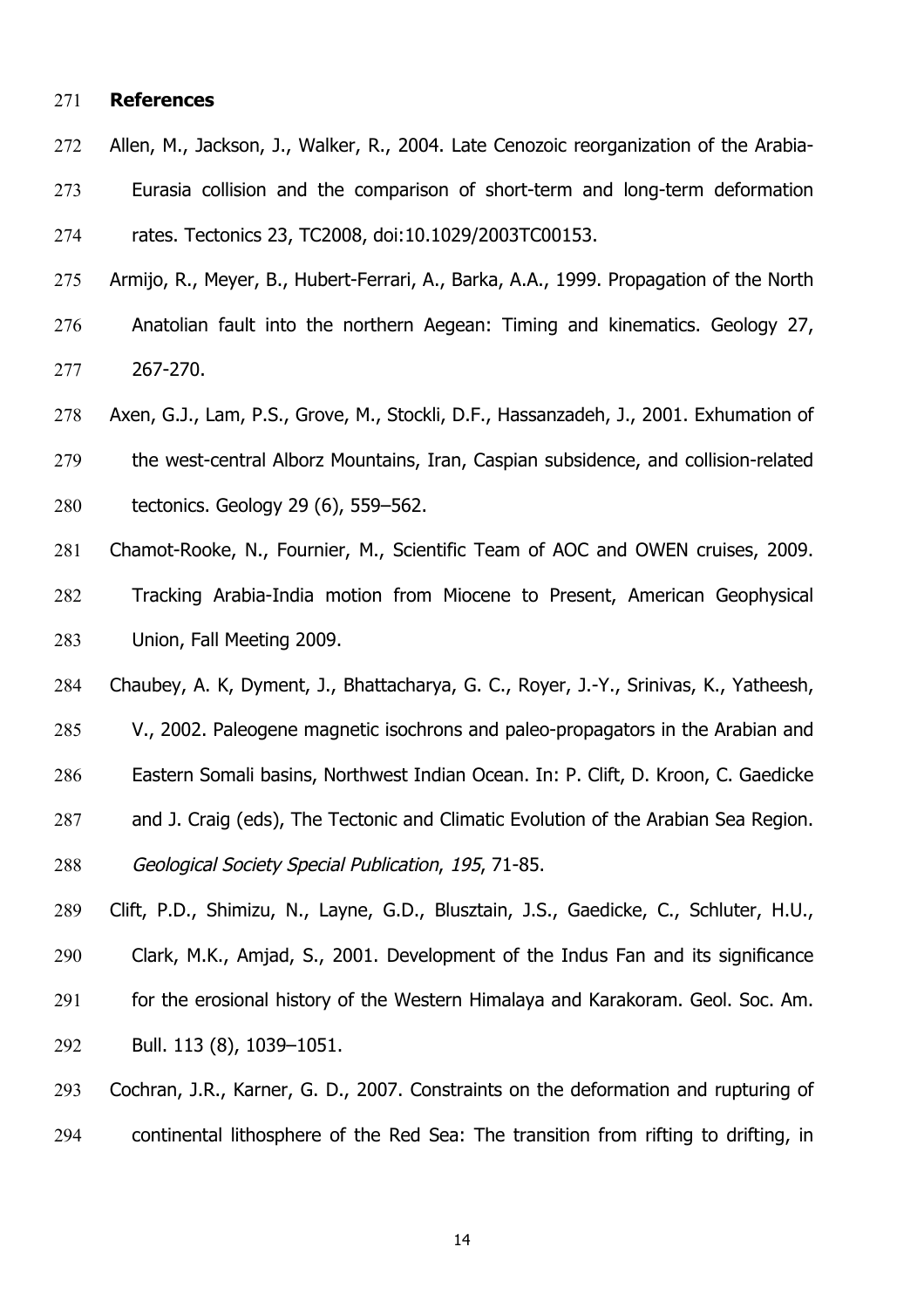- The Origin and Evolution of the Caribbean Plate, in James, K.H., Lorente, M.A.,
- Pindell J.L. (Eds.), Geol. Soc. Spec. Pub., 282, 265–289, doi:10.1144/SP282.13.
- DeMets, C., Gordon, R.G., Argus, D.F., 2010. Geologically current plate motions. Geophys. J. Int. 181, 1-80, doi: 10.1111/j.1365-246X.2009.04491.x
- DeMets, C., Gordon, R.G., Argus, D.F., Stein, S., 1990. Current plate motions. Geophys. J. Int. 101, 425-478.
- DeMets, C., Gordon, R.G., Argus, D.F., Stein, S., 1994. Effect of recent revisions of the geomagnetic reversal time scale on estimates of current plate motions. Geophys. Res. Lett. 21, 2191-2194.
- Donato, S.V., Reinhardt, E.G., Boyce, J.I., Pilarczyk, J.E., Jupp, B.P., 2009. Particle-size distribution of inferred tsunami deposits in Sur Lagoon, Sultanate of Oman. Mar. Geol. 257, 54-64.
- Edwards, R.A., Minshull, T.A., Flueh, E.R., Kopp, C., 2008. Dalrymple Trough: An active oblique-slip ocean-continent boundary in the northwest Indian Ocean. Earth Planet. Sci. Lett. 272, 437-445.
- Edwards, R.A., Minshull, T.A., White, R.S., 2000. Extension across the Indian– Arabian plate boundary: the Murray Ridge. Geophys. J. Int. 142, 461-477.
- Ellouz-Zimmermann, N., et al., 2007. Offshore frontal part of the Makran Accretionary prism: The Chamak survey (Pakistan). In: Lacombe, O., Lavé, J., Roure, F., Vergés, J. (Eds.). Thrust Belts and Foreland Basins - From Fold Kinematics to Hydrocarbon System, Frontiers in Earth Science Series, Springer Berlin Heidelberg, 351-366.
- Fournier, M., Bellahsen, N., Fabbri, O., Gunnell, Y., 2004. Oblique rifting and segmentation of the NE Gulf of Aden passive margin. Geochem. Geophys. Geosyst. 5, Q11005, doi:10.1029/2004GC000731.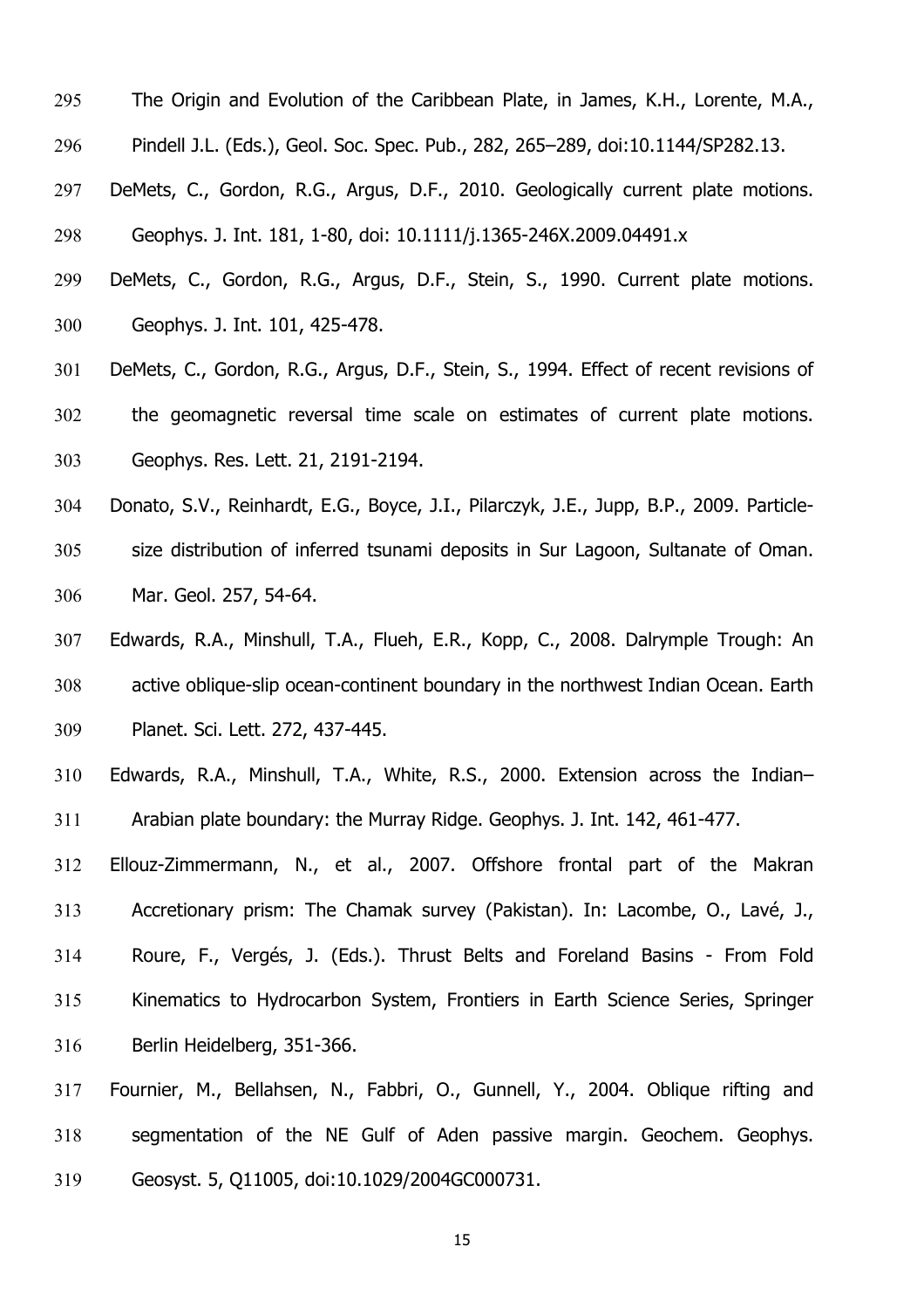Fournier, M., Chamot-Rooke, N., Petit, C., Fabbri, O., Huchon, P., Maillot, B., Lepvrier, C., 2008b. In-situ evidence for dextral active motion at the Arabia-India plate boundary. Nature Geoscience 1, 54-58, doi:10.1038/ngeo.2007.24 Fournier, M., Chamot-Rooke, N., Petit, C., Huchon, P., Al-Kathiri, A., Audin, L., Beslier, M.O., d'Acremont, E., Fabbri, O., Fleury, J.M., Khanbari, K., Lepvrier, C., Leroy, S., Maillot, B., Merkouriev, S., 2010. Arabia-Somalia plate kinematics, evolution of the Aden-Owen-Carlsberg triple junction, and opening of the Gulf of Aden. J. Geophys. Res. 115, B04102, doi:10.1029/2008JB006257

Fournier, M., Lepvrier, C., Razin, P., Jolivet L., 2006. Late Cretaceous to Paleogene post-obduction extension and subsequent Neogene compression in the Oman Mountains. GeoArabia 11, 17-40.

Fournier, M., Patriat, P., Leroy, S., 2001. Reappraisal of the Arabia-India-Somalia triple junction kinematics. Earth Planet. Sci. Lett. 189, 103-114.

Fournier, M., Petit, C., Chamot-Rooke, N., Fabbri, O., Huchon, P., Maillot, B., Lepvrier, C., 2008a. Do ridge-ridge-fault triple junctions exist on Earth? Evidence from the Aden-Owen-Carlsberg junction in the NW Indian Ocean. Basin Research 20, 575-590, doi: 10.1111/j.1365-2117.2008.00356.x

Gaedicke, C., Prexl, A., Schlüter, H.U., Meyer, H., Roeser, H., Clift, P., 2002. Seismic stratigraphy and correlation of major regional unconformities in the northern Arabian Sea. In: Clift, P.D., Kroon, D., Gaedicke, C., Craig, J. (Eds.), The Tectonic and Climatic Evolution of the Arabian Sea Region. : Special Publications 195. Geological Society, London, pp. 25–36.

Gordon, R.G., DeMets, C., 1989. Present-day motion along the Owen fracture zone and Dalrymple trough in the Arabian Sea. J. Geophys. Res. 94, 5560-5570.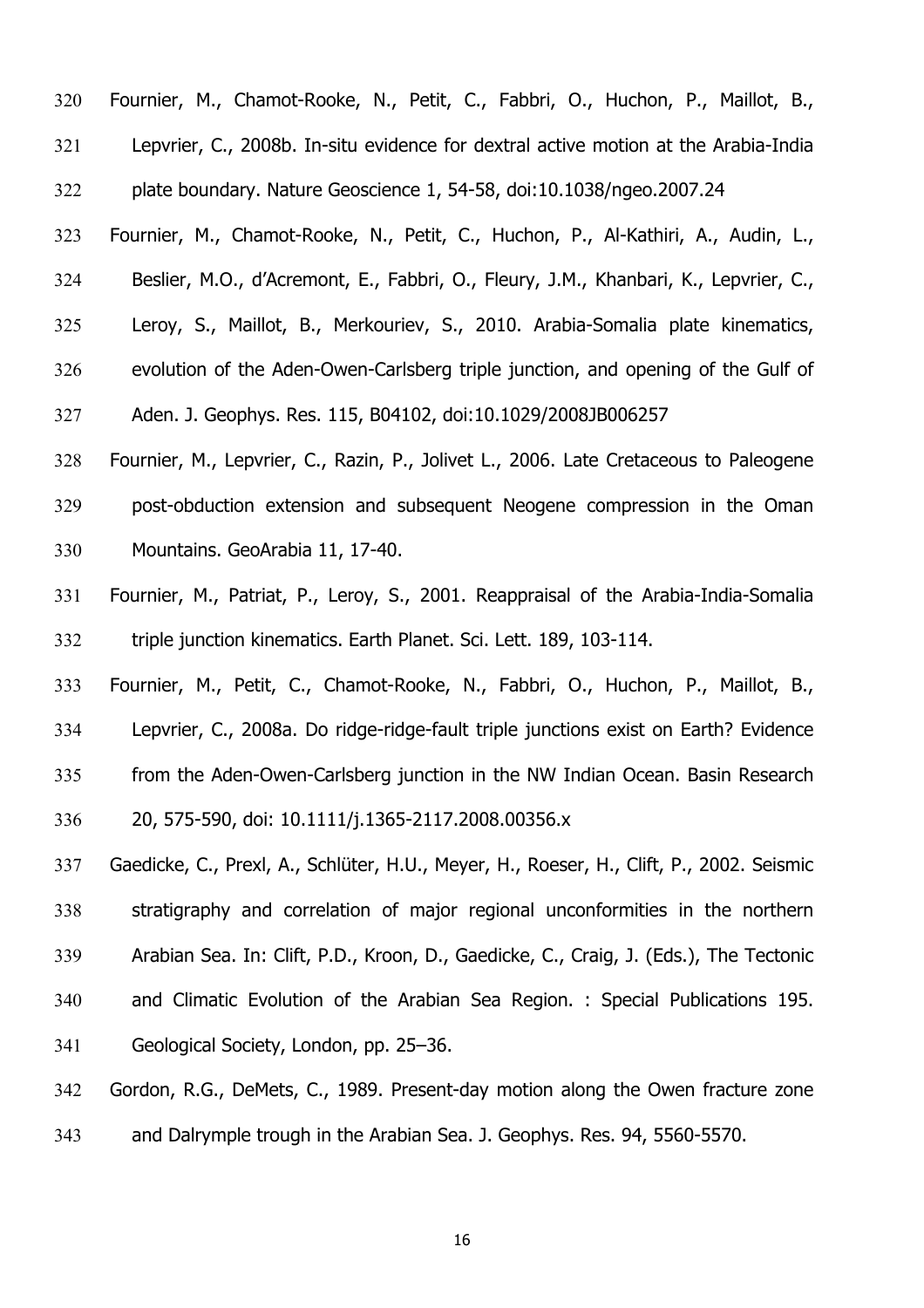Heidarzadeh, M., Pirooz, M.D., Zaker, N.H., Yalciner, A.C., 2008a. Preliminary estimation of the tsunami hazards associated with the Makran subduction zone at the northwestern Indian Ocean. Nat. Hazards. doi:10.1007/s11069-008-9259-x.

Heidarzadeh, M., Pirooz, M.D., Zaker, N.H., Yalciner, A.C., Mokhtari, M., Esmaeily, A.,

2008b. Historical tsunami in the Makran Subduction Zone off the southern coasts

of Iran and Pakistan and results of numerical modeling. Ocean Eng. 35, 774–786.

Le Pichon X., Kreemer, C., Chamot-Rooke, N., 2005. Asymmetry in elastic properties

and the evolution of large continental strike-slip faults, J. Geophys. Res. 110,

B03405, doi : 10.1029/2004JB003343.

Lebrun, J.-F., Lamarche, G., Collot, J.-Y., 2003. Subduction initiation at a strike-slip plate boundary: the Cenozoic Pacific-Australian plate boundary, south of New Zealand. J. Geophys. Res. 108, B9, 2453, doi:10.1029/2002JB002041.

Lepvrier, C., Fournier, M., Bérard, T., Roger, J., 2002. Cenozoic extension in coastal Dhofar (southern Oman): Implications on the oblique rifting of the gulf of Aden. Tectonophysics, 357, 279-293.

Mann, P., 2007. Global catalogue, classification and tectonic origins of restraining-and releasing bends on active and ancient strike-slip fault systems. Geol. Soc.

London Spec. Pub., 290, 13-142.

Massell, C., Coffin, M.F., Mann, P., Mosher, S., Frohlich, C., Schuur, C.L., Karner,

G.D., Ramsay, D., Lebrun, J.F., 2000. Neotectonics of the Macquarie ridge

complex, Australia-Pacific plate boundary. J. Geophys. Res. 105, 13457-13480.

Matthews, D.H., 1966. The Owen fracture zone and the northern end of the

Carlsberg Ridge. Phil. Trans. Royal Soc. A, 259, 172-186.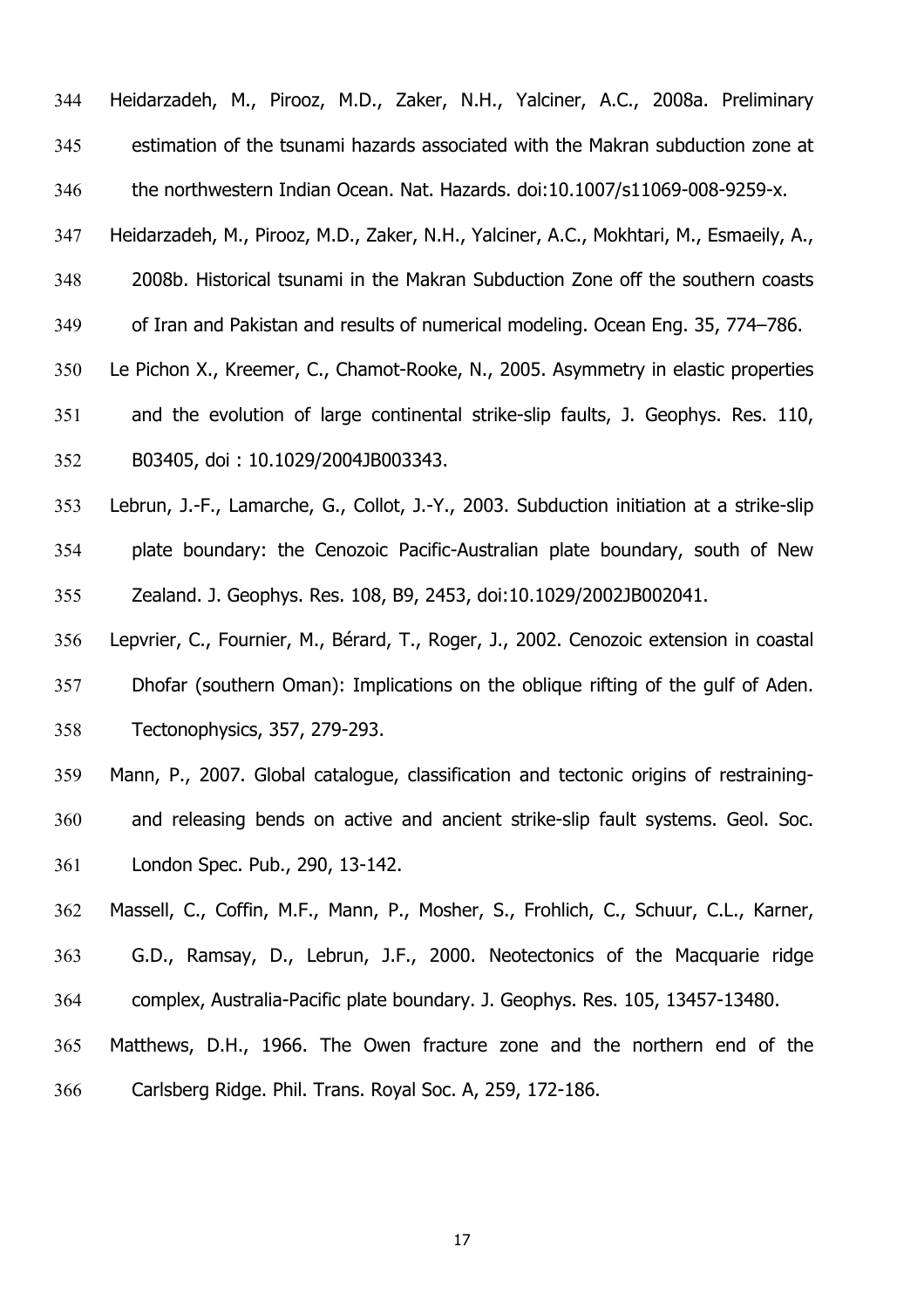Merkouriev, S., DeMets, C., 2006. Constraints on Indian plate motion since 20 Ma from dense Russian magnetic data: Implications for Indian plate dynamics. Geochem. Geophys. Geosyst. 7, Q02002, doi:10.1029/2005GC001079.

Mountain, G.S., Prell, W.L., 1990. A multiphase plate tectonic history of the southeast continental margin of Oman, in: Robertson, A.H.F., Searle, M.P., Ries, A.C. (Eds), The Geology and Tectonics of the Oman Region, Geol. Soc. London

Spec. Pub., 49, 725-743.

Okal, E.A., Fritz, H.M., Raad, P.E., Synolakis, C.E., Al-Shijbi, Y., Al-Saifi, M., 2006. Oman field survey after the December 2004 Indian Ocean tsunami. Earthquake Spectra 22 (S3), S203–S218.

Okal, E.A., Synolakis, C.E., 2008. Far-field tsunami hazard from mega-thrust earthquakes in the Indian Ocean. Geophys. J. Int. 172, 995–1015.

Quittmeyer, R. C., Kafka, A. L., 1984. Constraints on plate motions in southern Pakistan and the northern Arabian Sea from the focal mechanisms of small earthquakes. J. Geophys. Res. 89, 2444-2458.

Reilinger R. et al., 2006. GPS constraints on continental deformation in the Africa-Arabia-Eurasia continental collision zone and implications for the dynamics of plate interactions. J. Geophys. Res. 111, B05411, doi:10.1029/2005JB004051.

Rodriguez, M., Fournier, M., Chamot-Rooke, N., Huchon, P., Zaragosi, S., Rabaute, A. Mass wasting processes along the Owen fracture zone (Northwest Indian Ocean), submitted to Marine Geology.

Royer, J.-Y., Chaubey, A.K., Dyment, J., Bhattacharya, G.C., Srinivas, K., Yatheesh, V., Ramprasad, T., 2002. Paleogene plate tectonic evolution of the Arabian and Eastern Somali basins. In: The Tectonic and Climatic Evolution of the Arabian Sea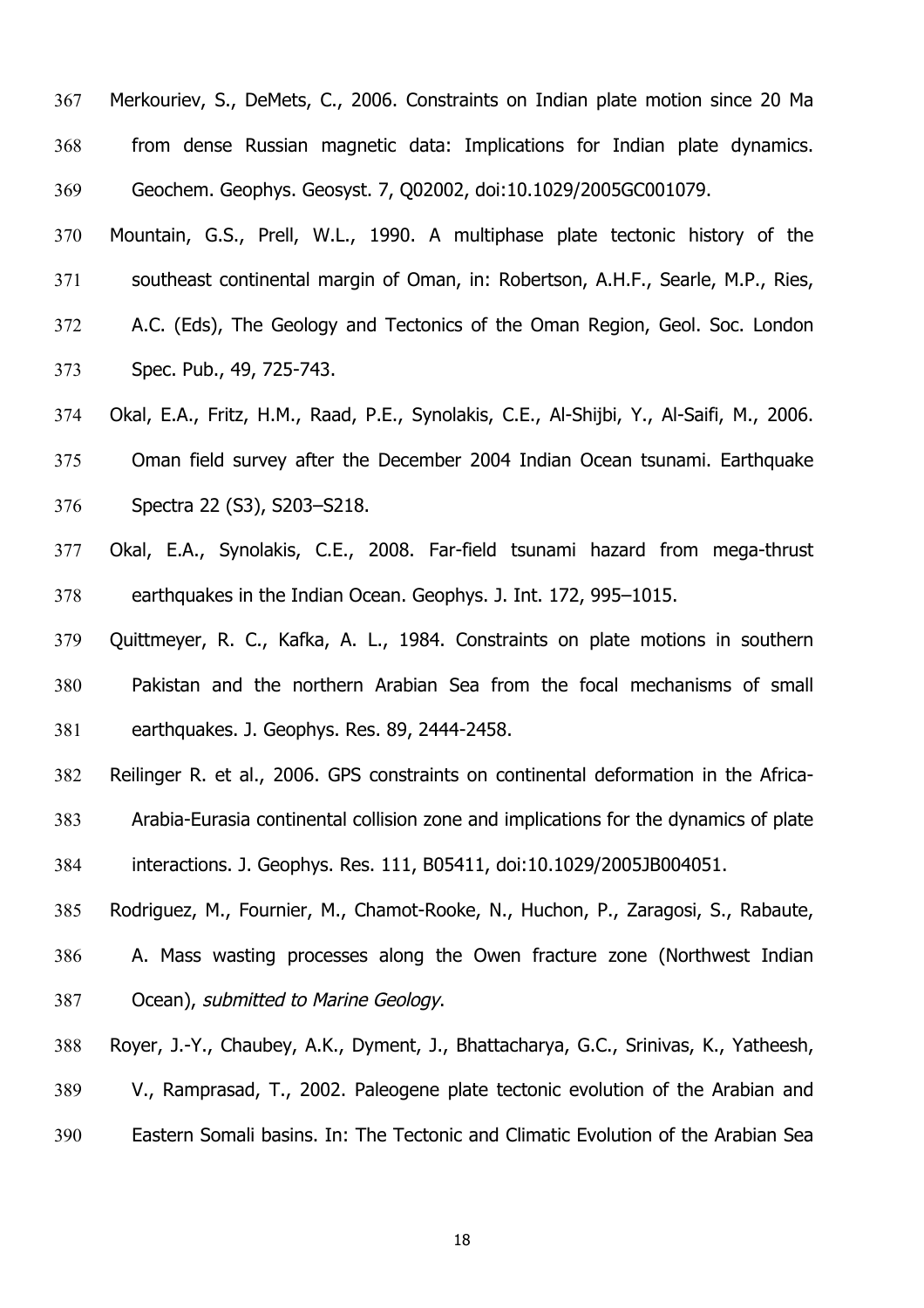- Region (Ed. by P. Clift, D. Kroon, C. Gaedicke and J. Craig), Geol. Soc. Spec. Pub., 195, 7-23.
- Shabanian, E., Siame, L., Bellier, O., Benedetti, L., Abbassi, M.R., 2009. Quaternary slip rates along the northeastern boundary of the Arabia–Eurasia collision zone (Kopeh Dagh Mountains, Northeast Iran). Geophys. J. Int. 178, 1055-1077, doi: 10.1111/j.1365-246X.2009.04183.x
- Shipboard Scientific Party, 1989. Site 731. In Prell, W.L., Niitsuma, N., et al., Proc. ODP, Init. Repts., 117: College Station, TX (Ocean Drilling Program), 585-652.
- Smit, J., Brun, J.P., Cloetingh, S., Ben-Avraham, Z., 2008. Pull-apart basin formation and development in narrow transform zones with application to the Dead Sea
- Basin. Tectonics 27. doi:10.1029/2007TC002119.
- Stein, R. S., Barka, A. A., Dieterich, J. H., 1997. Progressive failure of the North Anatolian Fault since 1939 by earthquake stress triggering. Geophys. J. Int. 128, 404 594–604, doi:10.1111/j.1365-246X.1997.tb05321.x.
- Ten Brink, U.S., Ben‐Avraham, Z., Bell, R.E., Hassouneh, M., Coleman, D.F., Andreasen, G., Tibor, G., Coakley, B., 1993. Structure of the Dead Sea pull‐apart basin from gravity analyses. J. Geophys. Res. 98 (B12), 21,877-21,894, doi:10.1029/93JB02025
- Weber, M., et al., 2009. Anatomy of the Dead Sea Transform from lithospheric to microscopic scale. Rev. Geophys. 47, RG2002, doi:10.1029/2008RG000264.
- Weissel, J.K., Childers, V.A., Karner, G.D., 1992. Extensional and Compressional Deformation of the Lithosphere in the Light of ODP Drilling in the Indian Ocean. Synthesis of Results from Scientific Drilling in the Indian Ocean, Geophysical Monography 70, American Geophysical Union.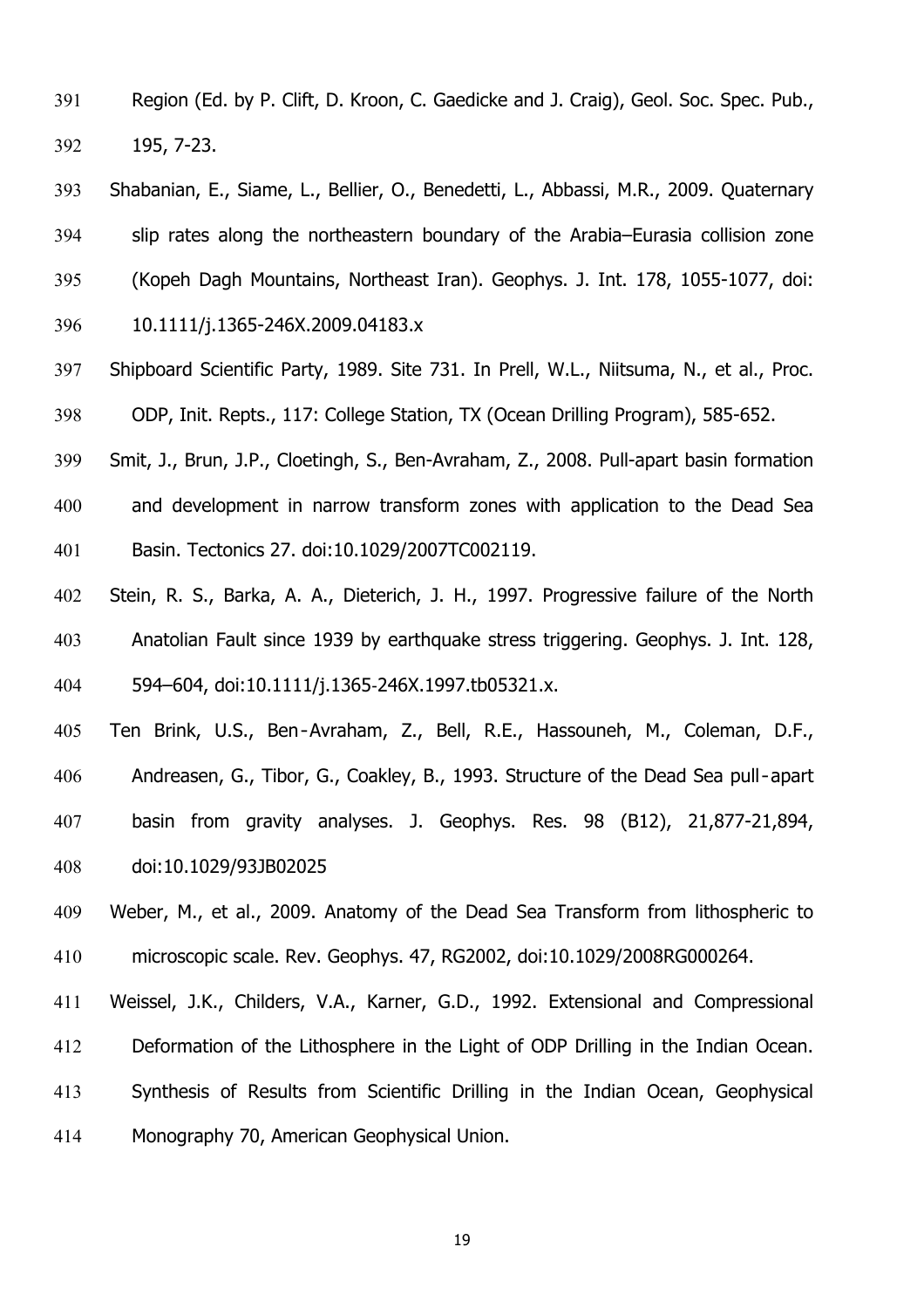- Whitmarsh, R.B., 1979. The Owen Basin off the south-east margin of Arabia and the
- evolution of the Owen Fracture Zone. Geophys. J. Royal Astron. Soc. 58, 441-470.
- Whitmarsh, R.B., Weser, O.E., Ross, D.A. & al., 1974. Initial report DSDP, U.S.
- Government Printing Office, Washington, D.C., v. 23, p. 1180.
- Wilson, T. J., 1965. A new class of faults and their bearing on continental drift. Nature 207, 343-347.
- Wu, J. E., McClay, K., Whitehouse, P., Dooley, T., 2009. 4D analogue modelling of transtensional pull-apart basins. Mar. Petr. Geol. 26, 1608-1623.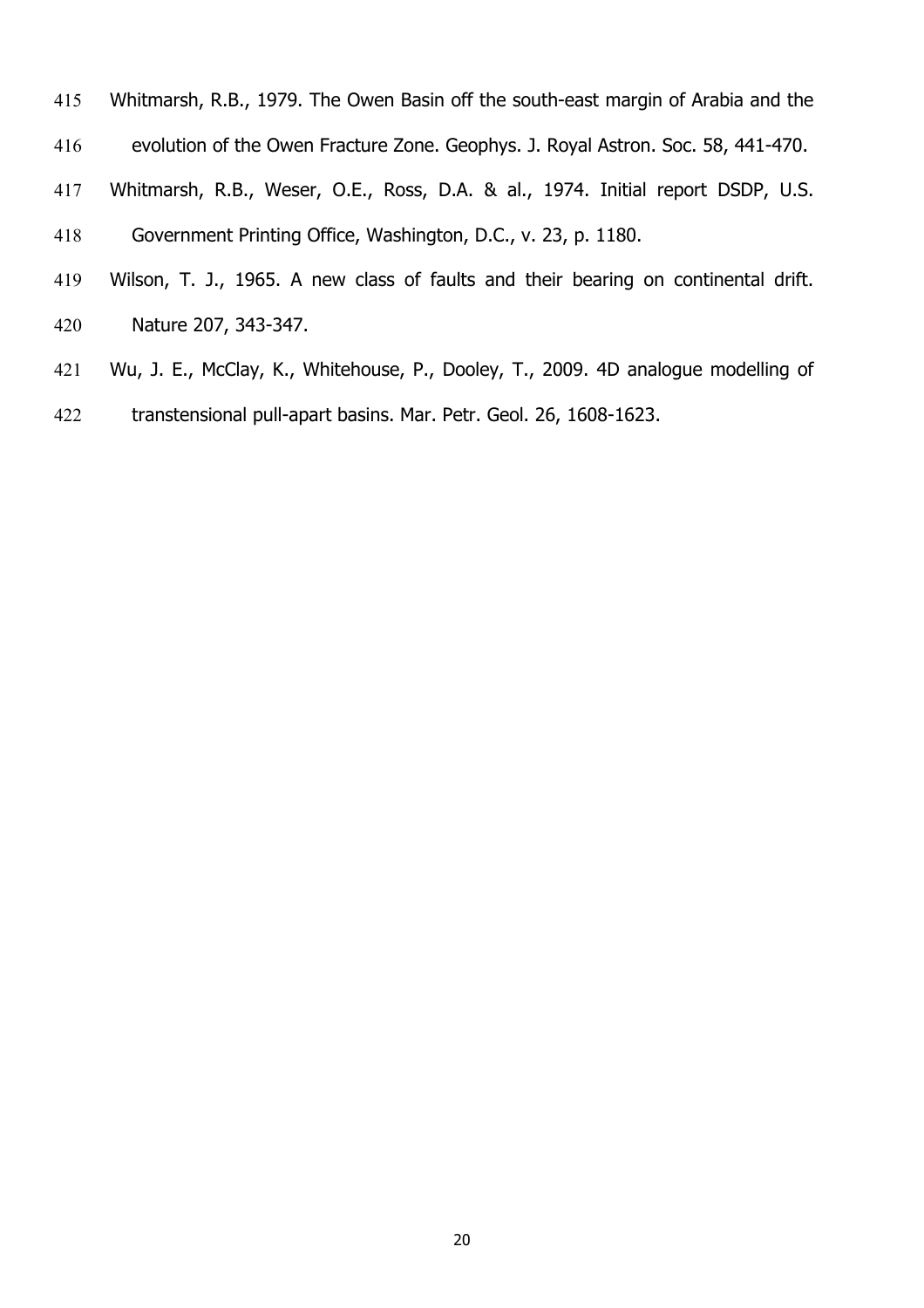

Figure 1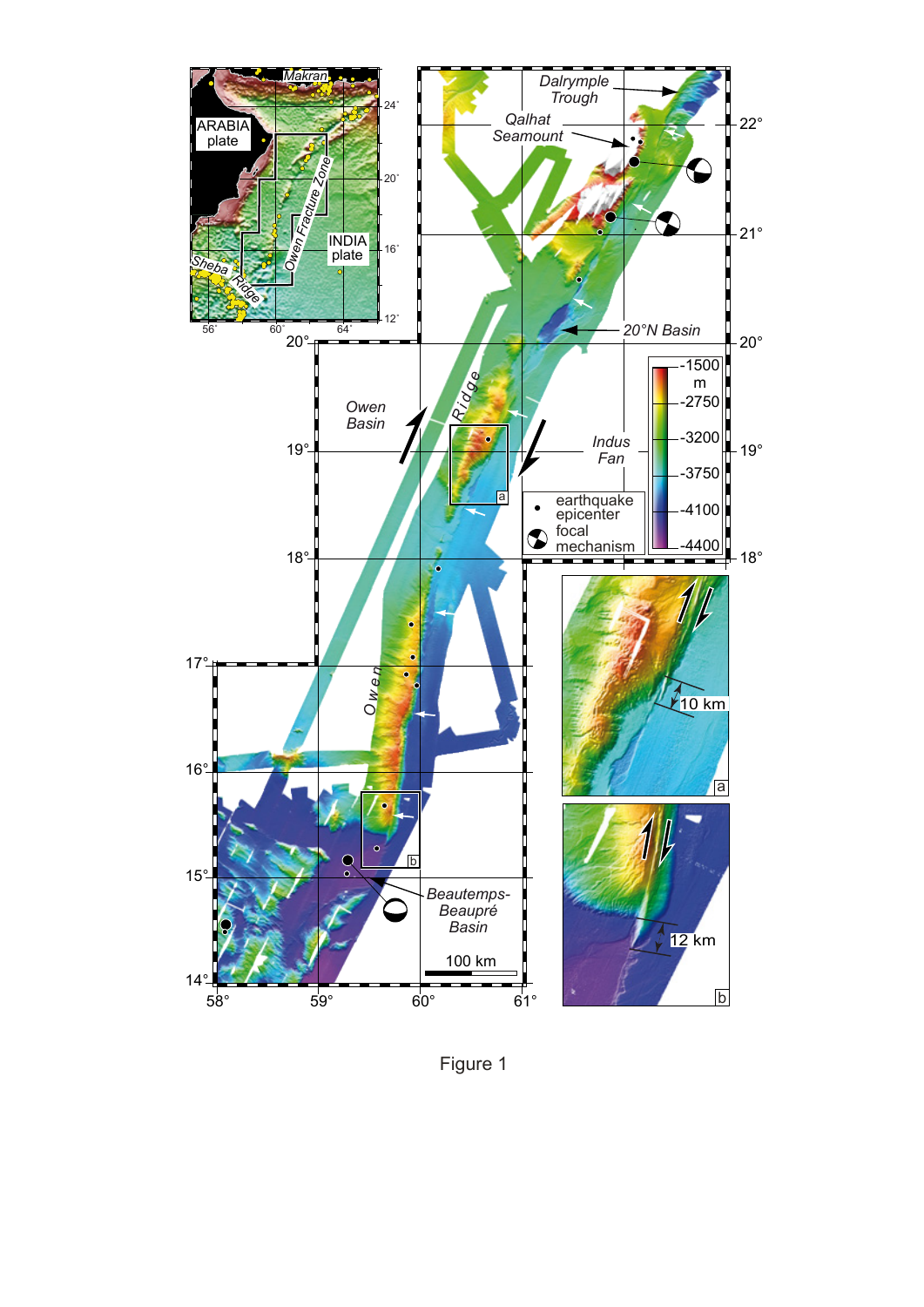

Figure 2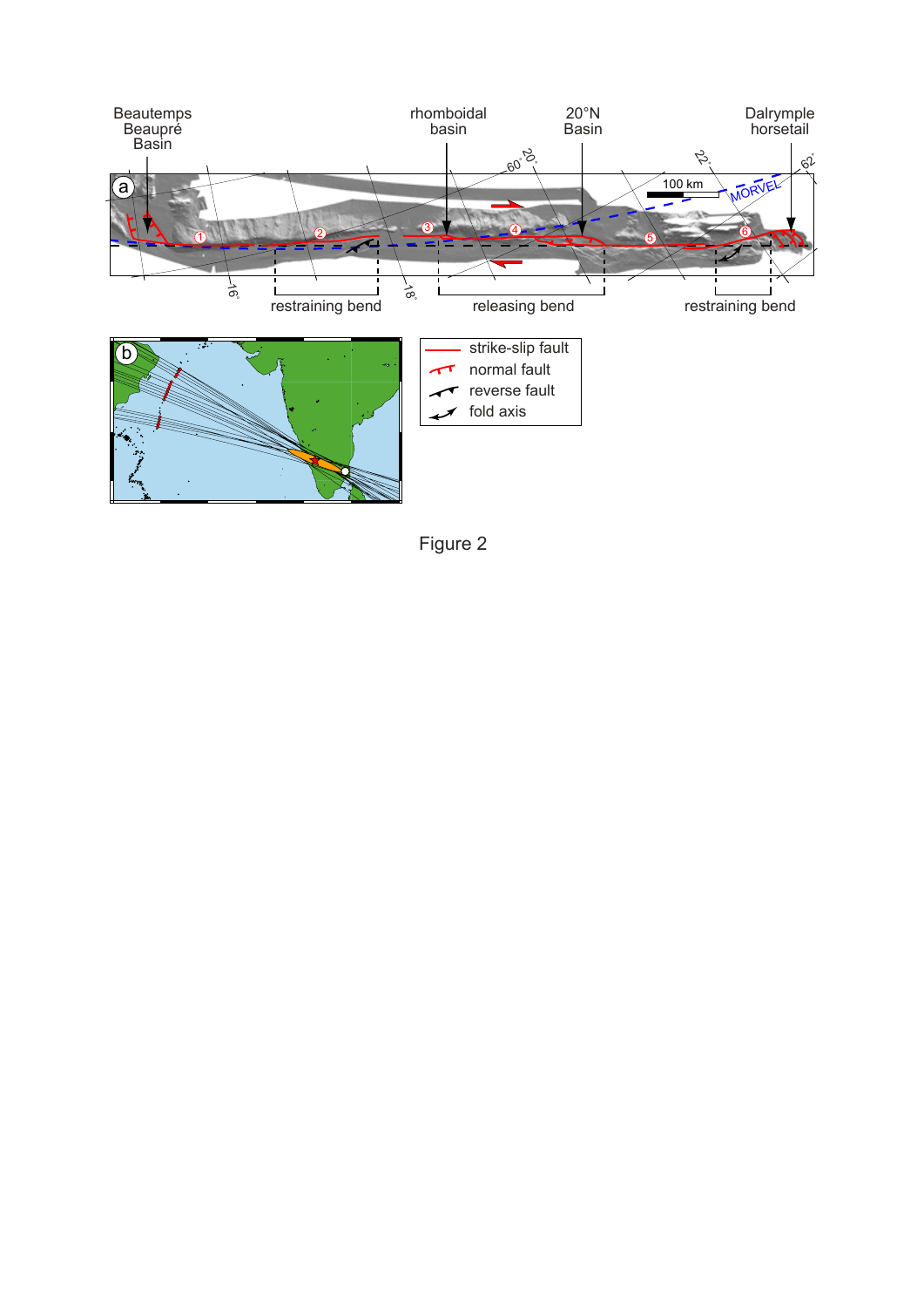

Figure 3